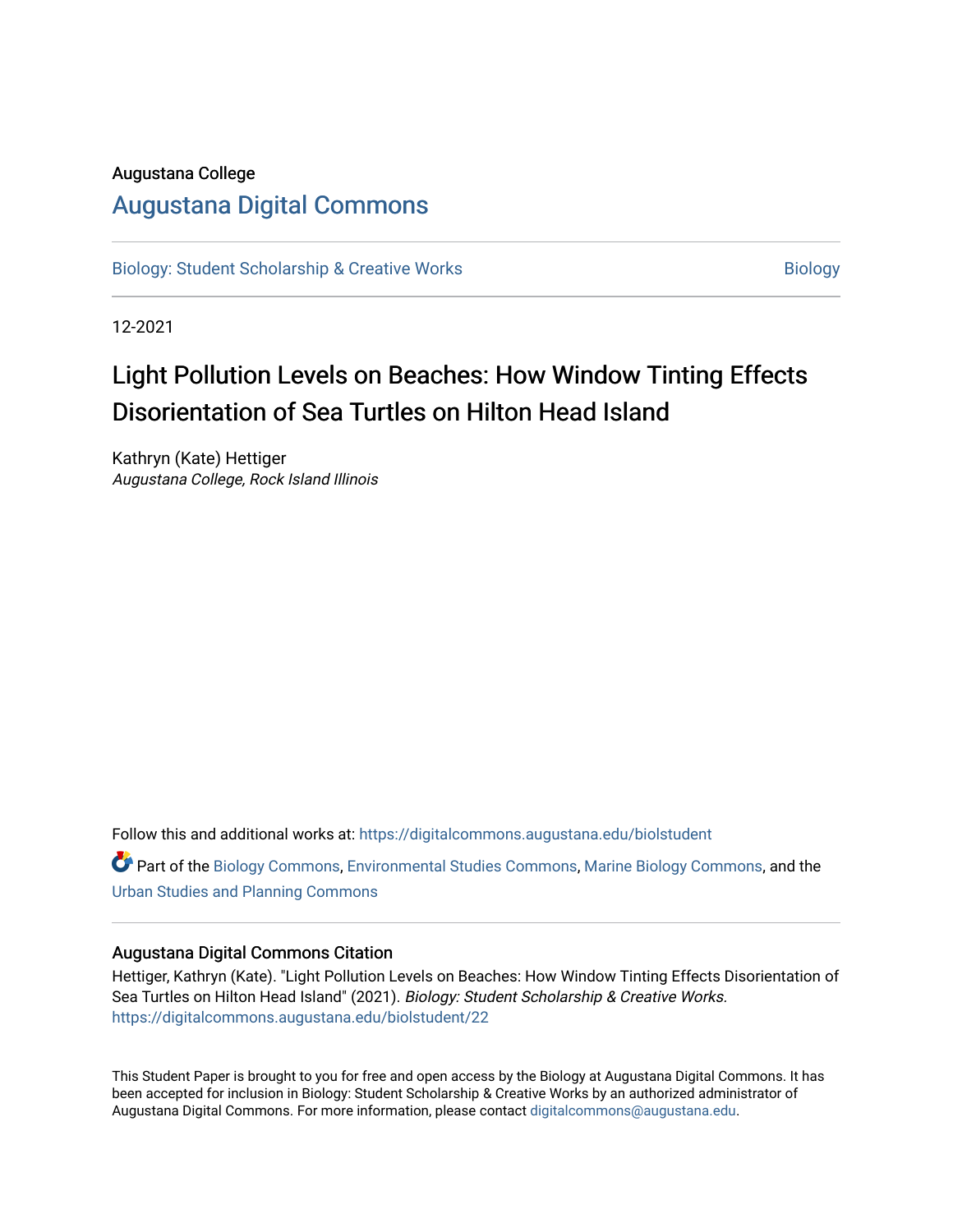Light Pollution Levels on Beaches:

How Window Tinting Effects Disorientation of Sea Turtles on Hilton Head Island

Kate Hettiger

Senior Inquiry

Dr. Nicole Lindor

Augustana College

December 2021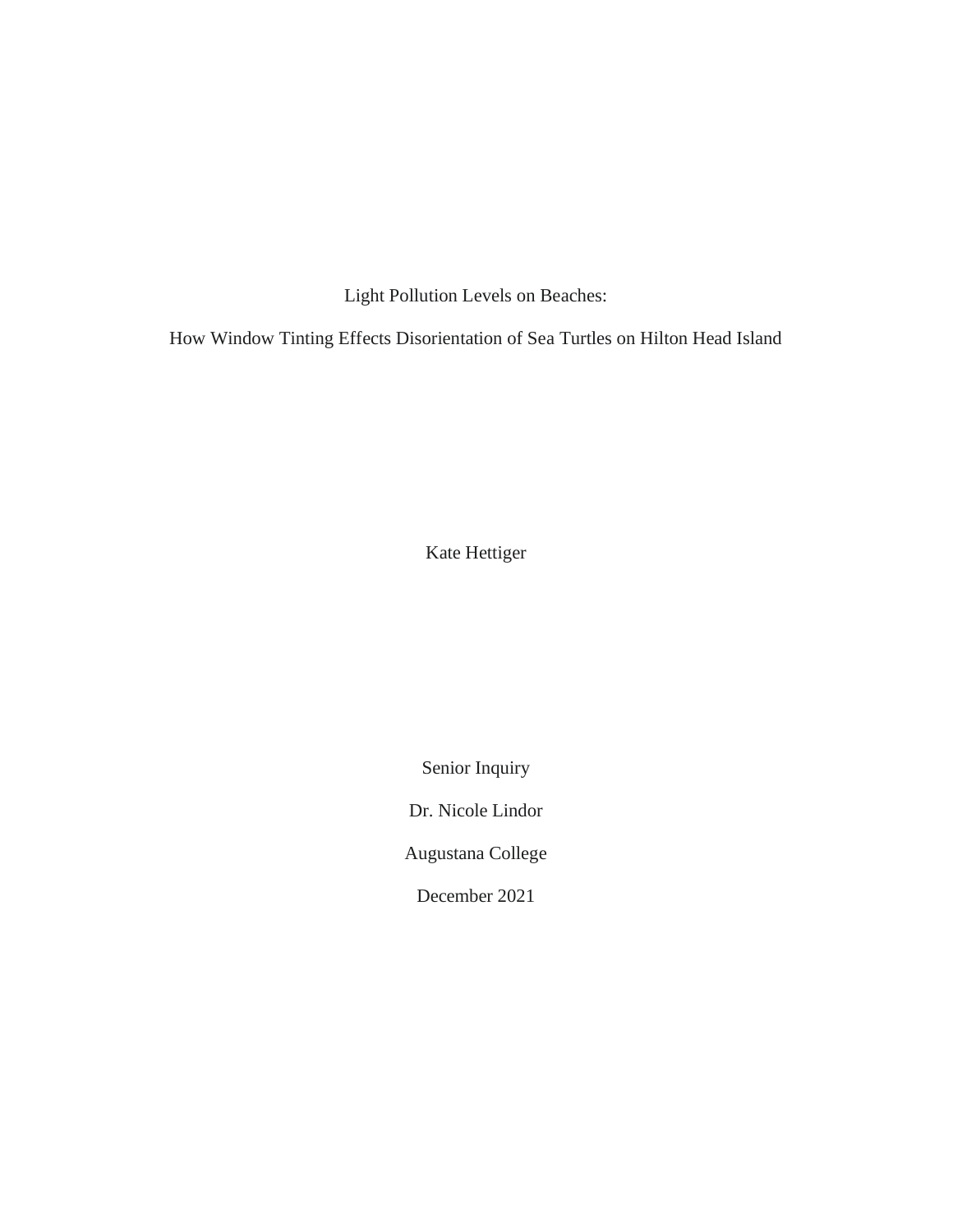# **Abstract**

Loggerhead sea turtles, an endangered species, are decreasing at alarming rates worldwide. Artificial light from beachfront hotels on Hilton Head Island are causing disorientation in Loggerhead sea turtle hatchlings affecting their ability to successfully find the ocean. To mitigate this, exterior windows facing the ocean will be tinted using either tinting spray, which will be implemented at the Marriott Grande Ocean, or using tinting film, which will be implemented at the Marriott Westin. During the typical nesting and hatching season (May-October), sea turtle hatchling tracks will be recorded using drones to compare the effects of various levels of light pollution on degrees of disorientation. Following the tinting, it is expected that levels of light pollution on the beaches will decrease, allowing for more hatchlings to find the ocean successfully. These mitigation efforts are important to implement to increase the population of Loggerhead sea turtles on Hilton Head Island and eventually other endangered sea turtles and marine species.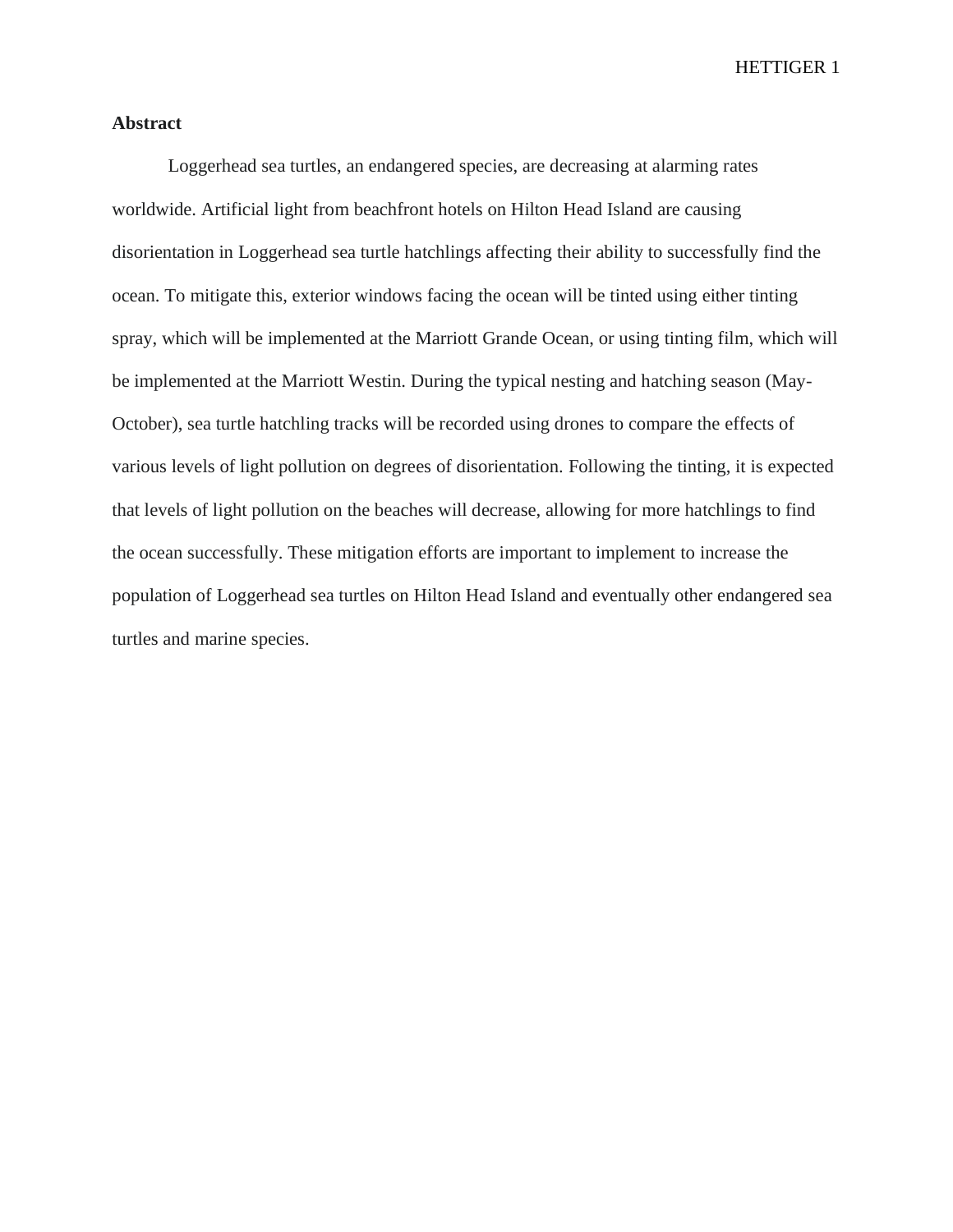# **Introduction**

Almost 98% of sea turtle nests and surrounding areas were exposed to light pollution from coastal development (Fuentes, 2016). Consequences of light pollution, the presence of unnatural or artificial lighting, include negative effects on eating habits, physiology, reproductive ability, and rates of predation for sea turtles (Pothukuchi 2021, Harder 2002). Light pollution is becoming an increasing problem for animals as more human settlements are now along beaches, referred to as coastal squeeze. Coastal squeeze occurs when less beach area and animal habitat are available due to human urbanization on beaches (Biddiscombe 2020, Taylor and Cozens 2010). As beaches become popular vacation spots, more homes and hotels are being built along the coastline. It has been predicted that urbanization in the U.S. Southeast will increase by 139% by 2060. South Carolina coasts are projected to have the largest increase of urban area with an increase of 261% by 2060 (Terando et al. 2014). This increase is alarming for wildlife, in particular sea turtles, as habitats will be destroyed following the rapid urbanization of the area. It has been argued that sea turtles can and will adapt to changes caused by coastal squeeze in order to sustain their population but not without strain to their future generations (Biddiscombe, 2020).

Hotels and other developments are adding artificial light to beachfronts that disorient sea turtle hatchlings as they try to reach the ocean. While outdoor restaurants and seating areas seem to be playing a role in these rising rates of artificial light from hotels (Knowles et al. 2009, Lake and Eckert 2009), this experiment will not be looking at outdoor lighting but instead looking at lights coming from hotel rooms to see how important the impact these beachfront hotels have on sea turtles is. There are multiple other factors that can lead to disorientation of sea turtle hatchlings that are out of the scope of this experiment including lighting from cars or airports, stores, homes, as well as human activity, prevalence of predators and vegetation or erosion on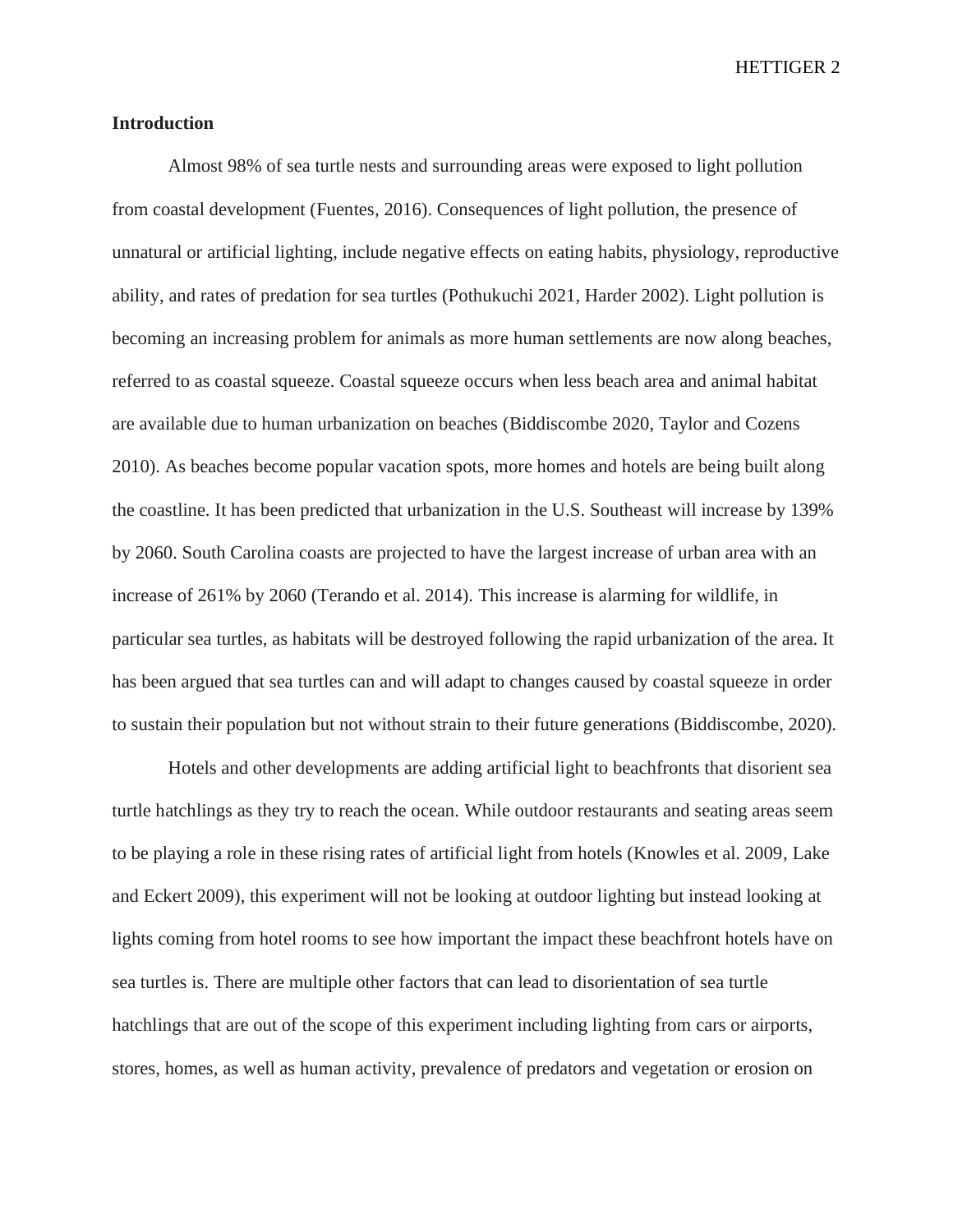beaches (Arianoustou, 1998, Bourgeois et al. 2009, Silva et al. 2017). All of these factors are important in creating conservation efforts for sea turtles; however, light pollution is the biggest problem affecting them globally (Brei et al. 2016, Silva et al. 2017).

# *Sea Turtle Nesting and Hatching Processes*

This study is interested in how disorientation and light pollution are related to nesting and hatching of sea turtles. Nesting usually takes place during the summer (April-September) at night (after 10pm until dawn) when the water is warmest, and the environment is the darkest and quietest to find a spot to lay eggs. Sea turtles are unable to avoid light polluted areas, as they are known to return to the beach they hatched on to lay their eggs. The turtle will then dig a hole to put the eggs in before covering them back up and disguising the nest from nearby predators. Females will lay three to five nests a season with around 100 eggs in each. Once all the eggs are laid and covered again, the mother heads back to the sea not to return until the next nesting season (NSU Florida, 2021). The mother uses the light reflecting off the ocean to orient herself once again toward the sea.

Once the eggs have fully developed, they will begin to hatch in the middle to end of summer until around October. This is the usual hatching period because in April, water temperatures begin to rise, signaling to the mother to begin her nesting process. After this is done, depending on the species of sea turtle, there are different incubation periods that must happen, with beach temperatures determining the sex of the hatchlings (NSU Florida, 2021). Around 80% of the sea turtle hatchlings eggs laid will hatch when the time comes (NSU Florida, 2021). These hatchlings tend to emerge from the nest all at once to increase their chances of survival against predators. Visual cues, such as the moonlight at night coming off the ocean, are imperative for them to find the ocean just as female adult sea turtles use moonlight after nesting.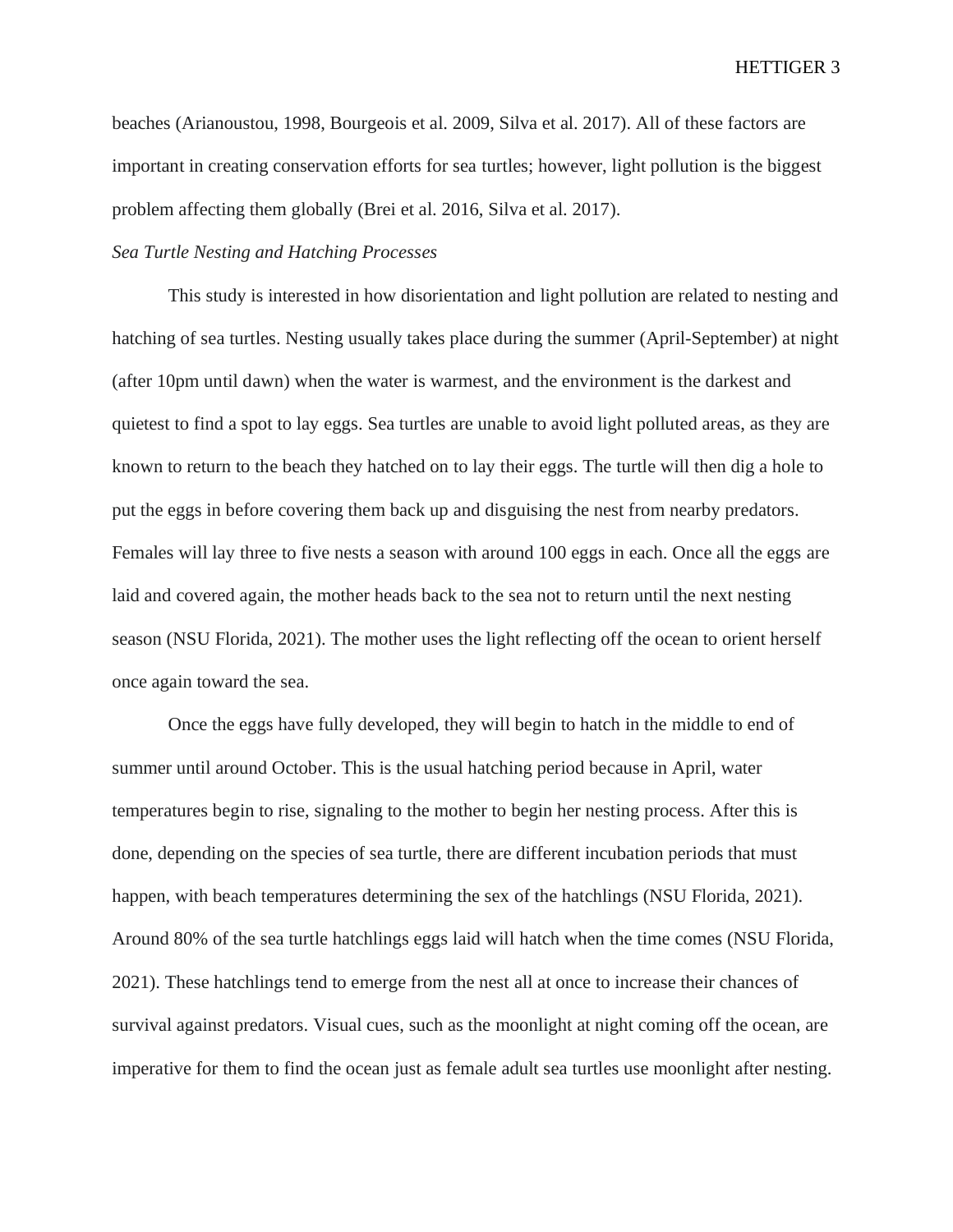They are searching for the brightest and lowest horizon, but oftentimes artificial light interferes with that, decreasing their chances of survival (Zheleva, 2012). When this happens, the hatchlings are disoriented and have a hard time finding their way to the ocean and instead follow the brightest source of light, which is typically inland.

#### *Background on Loggerhead Sea Turtles*

Of the different species of sea turtles, the endangered Loggerhead, *Caretta caretta,* has been observed to be easily disoriented. Loggerhead sea turtles are the second largest species of sea turtle just behind the Leatherback and can weigh upwards of 250 to 1,000 pounds. They are easily identifiable by their large heads and are known for their large jaws used to eat conch, bivalves, crabs, jellyfish, shrimp, sponges, fish, seaweed, and seagrass (National Geographic 2021, Figure 1). They are often found in the Atlantic, Pacific, and Indian Oceans along with the Mediterranean Sea. Focusing specifically on the United States, Loggerhead sea turtles are the most common species of sea turtles found in the country. They can be seen along the coastlines of North and South Carolina, Georgia, Alabama, and Florida (Plotkin and Spotila 2010). All of these areas are projected to see large increases in urbanization in the next 40 years (Terando et al. 2014) which will directly affect the Loggerhead sea turtle population as coastal squeeze will continue to destroy their habitats.

#### *Ecological Impact of Loggerhead Sea Turtles*

Loggerhead sea turtles are classified as vulnerable species, just one step down from endangered (World Wildlife Fund, 2021). Larger rates of failed sea turtle nesting and death of sea turtle hatchlings are being found worldwide due to light pollution. With the population of Loggerhead sea turtles already dropping from millions to the current estimated number being around 50,00, it is hard to ignore factors like light pollution that are contributing to lowering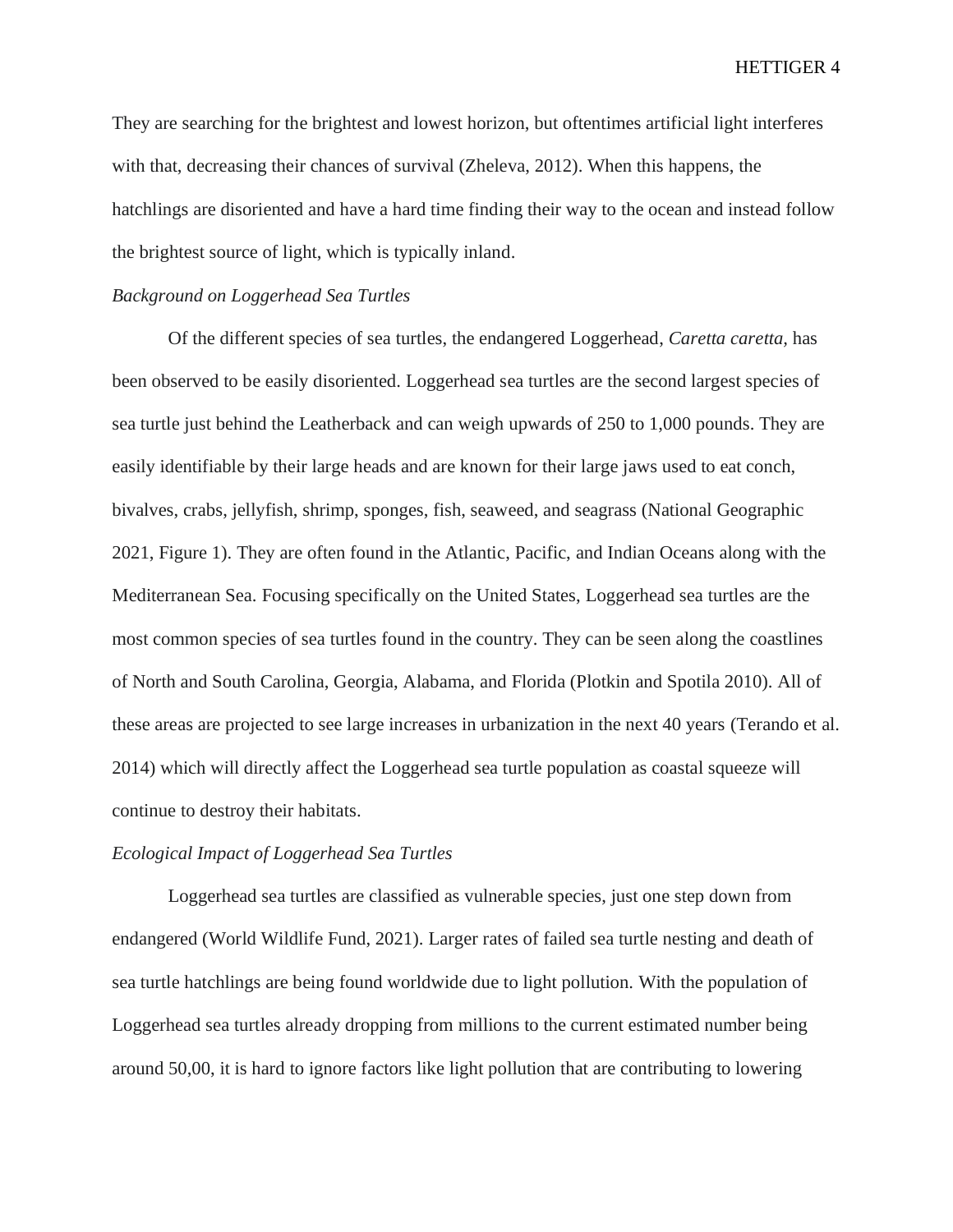these numbers. Lack of mitigation efforts against light pollution will negatively affect many different aspects of the marine ecosystem. Loggerhead sea turtles help maintain the health of coral reefs by eating sponges which allow for coral reefs to grow with less competition and maintain seagrass beds by extensively grazing reworking the marine sediment balance on the seafloor (Lovich et al. 2018, World Wildlife Fund 2021). With the integrity of coral reefs diminishing, it is imperative that Loggerhead sea turtles are in abundance to help maintain its health. Loggerhead sea turtles also help maintain the ocean floor sediment balance by creating foraging disturbances that actively rework the sediments (Lovich et al. 2018, World Wildlife Fund 2021). Alongside their status as a keystone species their ecosystem relies on them for survival by using their shells to create a habitat (National Geographic, 2021). They are also known to contribute energy within and between ecosystems in four pathways during nesting and hatching: to predators through ingestion, to land through detritivores, decomposers, and plants, to the environment through heat or gas exchange and to the ocean through hatchlings (Bouchard and Bjorndal 2000). The many attributes sea turtles bring to the marine ecosystem supports the need for mitigation efforts to help maintain the population of sea turtles.

# *Study Focus*

This experiment will focus specifically on sea turtle hatchlings and how the light pollution affects their ability to successfully find the sea after hatching. This study will specifically be filling a gap in previous research because, to date, there are no known studies regarding Loggerhead sea turtle disorientation in North America. It is also furthering research regarding light shielding by studying the effects of window tinting at hotels as an effective method of mitigation of light pollution on beaches. Lastly, it will be using a new method to collect sea turtle hatchling tracks and patterns of disorientation using drones rather than by hand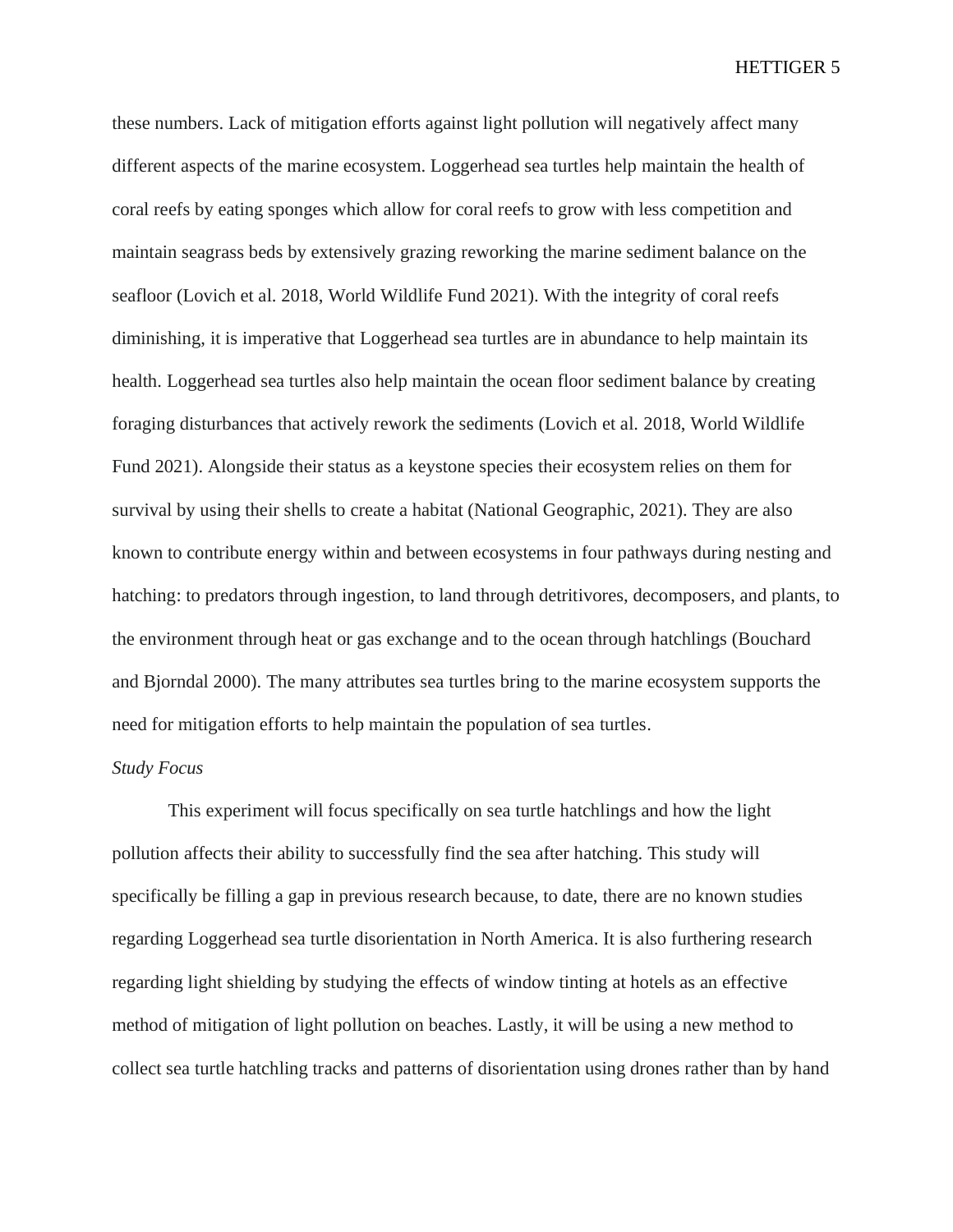like other studies. The study hypothesizes that artificial light from hotels on Hilton Head Island's beachfront will affect the success of Loggerhead sea turtle hatchlings reaching the ocean. However, tinting exterior windows at beachfront hotels using both film and spray can help mitigate the effects of light pollution on these turtles.

#### **Materials and Methods**

### *Study Area*

This experiment will be on Hilton Head Island in South Carolina. Hilton Head Island was chosen because of the gap in research about artificial light in this region and what mitigation efforts can be put into place to help sea turtles most effectively during nesting and hatching season. The Marriott Grande Ocean Hotel on Alder Lane beach and Marriott Westin Hilton Head Resort and Spa on Islanders beach will be the two hotels of focus for this study (Figure 2). The study area will span the length of five nests from each hotel. These locations were chosen because Loggerhead sea turtles are known to nest on these beaches in Hilton Head Island and both hotels are some of the larger, more busy hotels on the island as well as are on the more populated beaches compared to some of the others on the island. The Westin was chosen because the hotel has already implemented exterior film on its new outdoor event center to reduce artificial light coming from their property (Hilton Head Insider, 2018). As a control, five nests on Burkes beach will also be studied. Burkes beach is uninhabited along the beachfront thus will have low levels of artificial light that can directly affect sea turtles (Figure 2).

It is important to note that in the town of Hilton Head, there are already mitigation efforts in place to help protect the sea turtles that come to their shores. The most important one to make note of is the light ordinance put in place. They require that all outdoor lights are turned off or covered by 10 pm each night until 6 am during nesting and hatching season from May through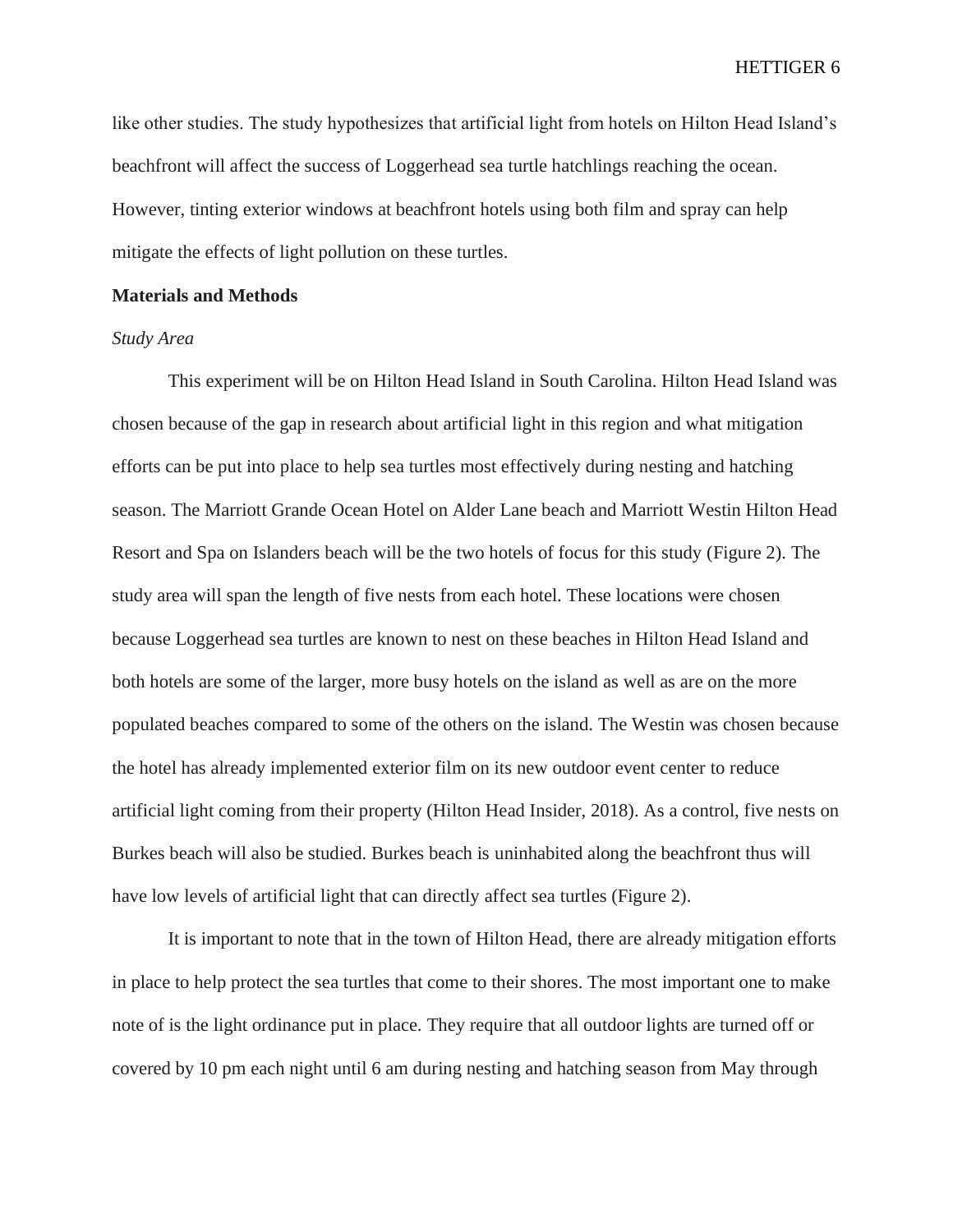October. It is also recommended that all blinds in houses are closed from 10 pm to 6 am during nesting and hatching season as well. There are fines from the town associated with noncompliance (Hilton Head Insider, 2018). While this shows the care the town already has for sea turtles, it could skew the results of the study. With this ordinance, the study is being conducted in an area with some level of protection already put in place for sea turtles against artificial light which may not be the case in other places where the study may be replicated. This does, however, allow for a conservative estimate of disorientation in the area, but will suggest if more efforts still need to be put in place to effectively lower the levels of light pollution and disorientation of sea turtles long-term. It is the hope that this light ordinance coupled with the window tinting method implemented in this study will positively affect the success rates of sea turtle hatchlings reaching the ocean and increase the Loggerhead population on Hilton Head Island and eventually nesting sites worldwide.

#### *Recording Sea Turtle Tracks*

Throughout hatching season, Loggerhead sea turtle tracks will be recorded. In previous studies, sea turtle tracks were collected by mapping the tracks by hand at dawn every morning during hatching season (Bourgeois et al. 2009). This method was found to be time consuming and have high levels of variability, but a drone can efficiently and accurately collect this same data (Dimitriadis et al. 2017). With that, this study will be done using a drone that will be deployed every morning at dawn from July to October. Drones have previously been used to take photos of the sea rays in the ocean to help track their migration and movement patterns. Images taken from an altitude of up to 55 m were processed using a system called ImageJ that can take different measurements of the sea rays directly from the photos provided. The drones used previously were DJI Mavic Pro quadcopter drones that were flown using the DJI GO app on a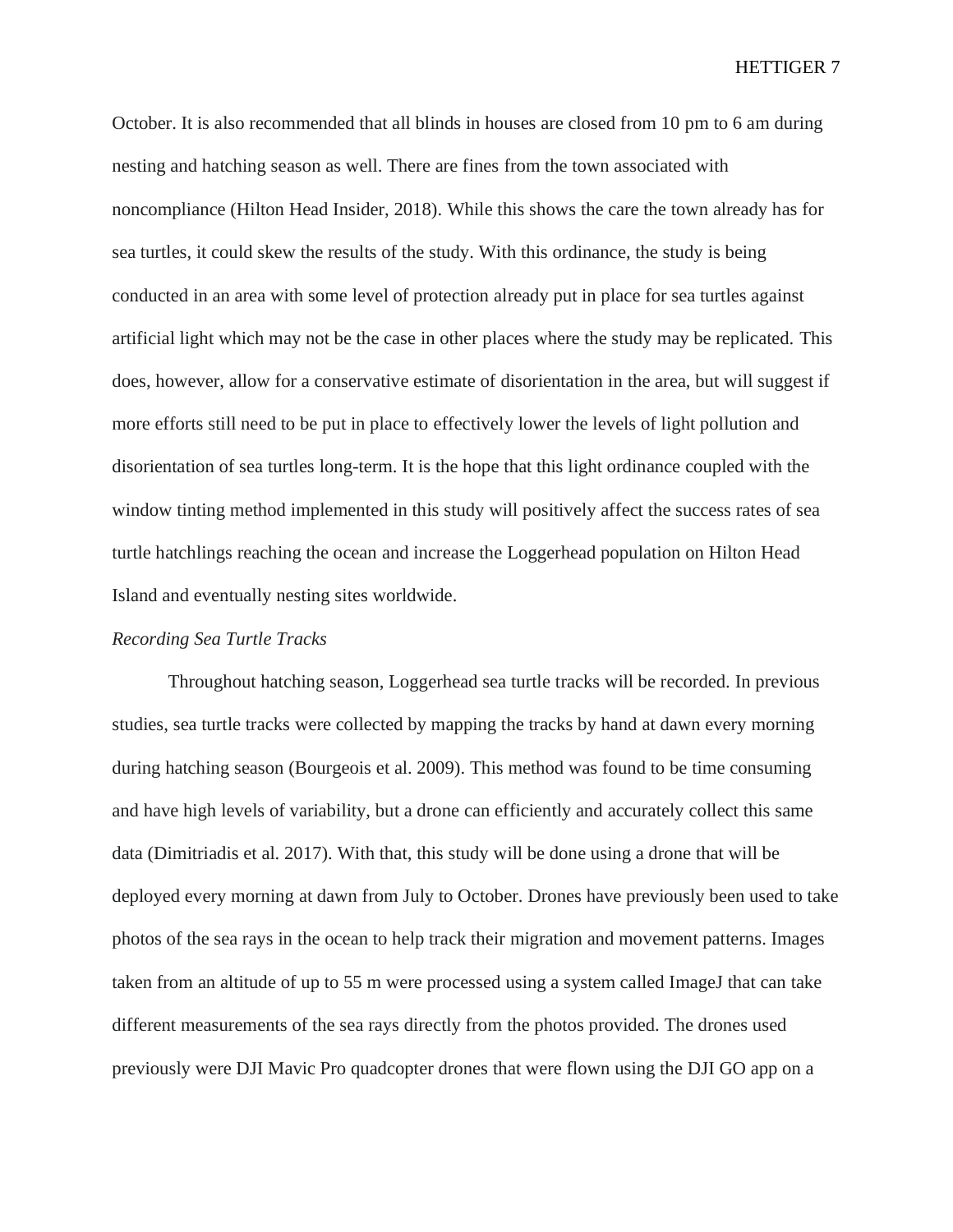smartphone (Oleksyn et al. 2020). Drones have also been used to track sea turtles. DJI Phantom 3 quadcopter drones were flown using the DJI GO app on a computer to track the mating patterns and sex distribution of sea turtles. From altitudes of 10 to 100m the drones were able to successfully track and differentiate not only the sex of the sea turtle but also the difference between adult and juvenile sea turtles (Schofield et al. 2017, Figure 4).

This study will use a combination of methods from multiple. A DJI quadcopter drone will fly over Alder Lane beach, Islanders beach, and Burkes beach at altitudes of 25 and 50m to ensure the clearest photos are taken. This will be done at dawn each morning during the nesting and hatching period, assuming weather does not hinder the ability to successfully execute this. Weather conditions are an important limitation to this study to address as it can affect the ability of drones to be used to record sea turtle hatchling tracks. In the case of high winds, rain, or other inclement weather. To address this, researchers will still plan to collect this data on days of inclement weather but understand that some results may not be as clear as those one days with better weather conditions.

The images will then be analyzed using ImageJ to differentiate patterns and signs of disorientation from those unaffected within the sea turtle tracks (Figure 3). Disorientation can be seen when the tracks of the sea turtle hatchlings go in the wrong direction from the sea (inland) or when tracks go in circles (Dimitriadis et al. 2017). This will be compared to unaffected sea turtle hatchling tracks, meaning that they take the shortest path to the ocean from their nest. The data collected from ImageJ will later be used to graph the number of stray tracks and number of disoriented sea turtles in correlation to the amount of artificial light from the three different beaches being studied (Figure 5). This new method using drones was chosen due to the high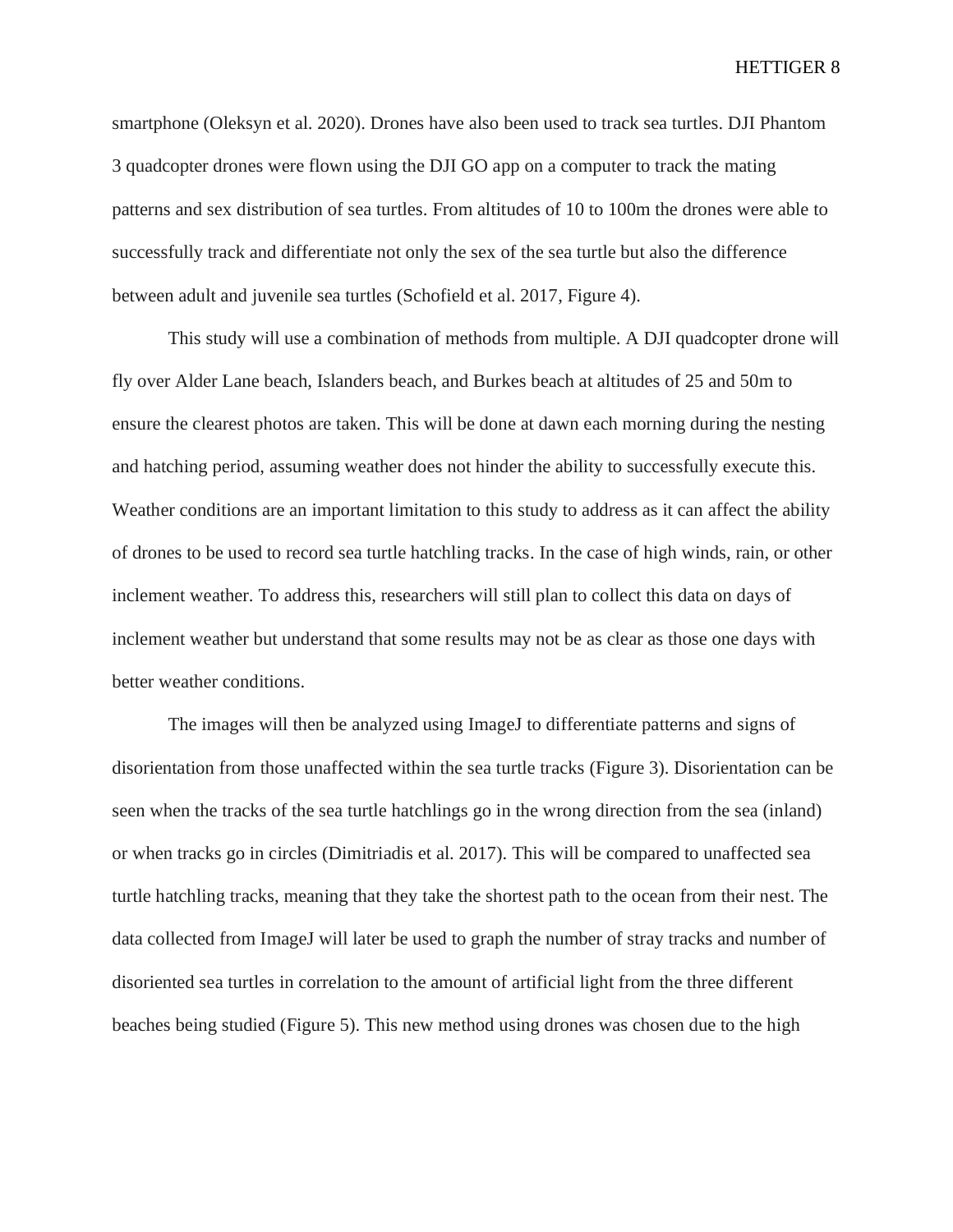variability associated with counting tracks by hand and the relatively low costs and availability that come with using the types of drones mentioned in previous studies.

# *Light Pollution Measurements*

This experiment will be measuring artificial light on the three beaches and determining the amount of light pollution present in each. This will be done using a portable light meter and GPS. The coastal light coming from the hotels and skyglow visible from the beaches will be noted using the GPS, while the measurements of light intensity, in units of lux, will be taken using the portable light meter (Dimitriadis et al. 2017). The levels of artificial light will be measured and recorded at each of the three beaches (Alder Lane beach, Islanders beach, and Burkes beach) the second week of the month from May through October. Measurements will be recorded from 10pm until dawn as done as this is when most turtles would be active.

# *Mitigation Efforts Using Window Tinting*

To test the effects of light pollution reduction on these beachfronts, windows will be tinted in all windows facing the beach at both hotels. At the Marriott Grande Ocean, tinting spray will be used on the exterior of all windows that face the ocean. The spray that will be used is the cheapest option for window tinting, is permanent, and is easy and quick to apply (Marsell, 2017). At the Marriott Westin, tinting film will be used on the exterior of all windows that face the ocean. The film being used will be solar window film that provides privacy, reduces energy usage, reduces heat let in, protected against UV rays and infrared light all while still allowing in natural light. This film usually lasts seven to twelve years (RC Window Films, 2021). When putting the tinting material on the exterior of windows, rather than interior, it can help to protect the windows from weather damage for many years that, in the long term, will be cost effective for hotels (RC Window Films, 2021). A limitation associated with this process may include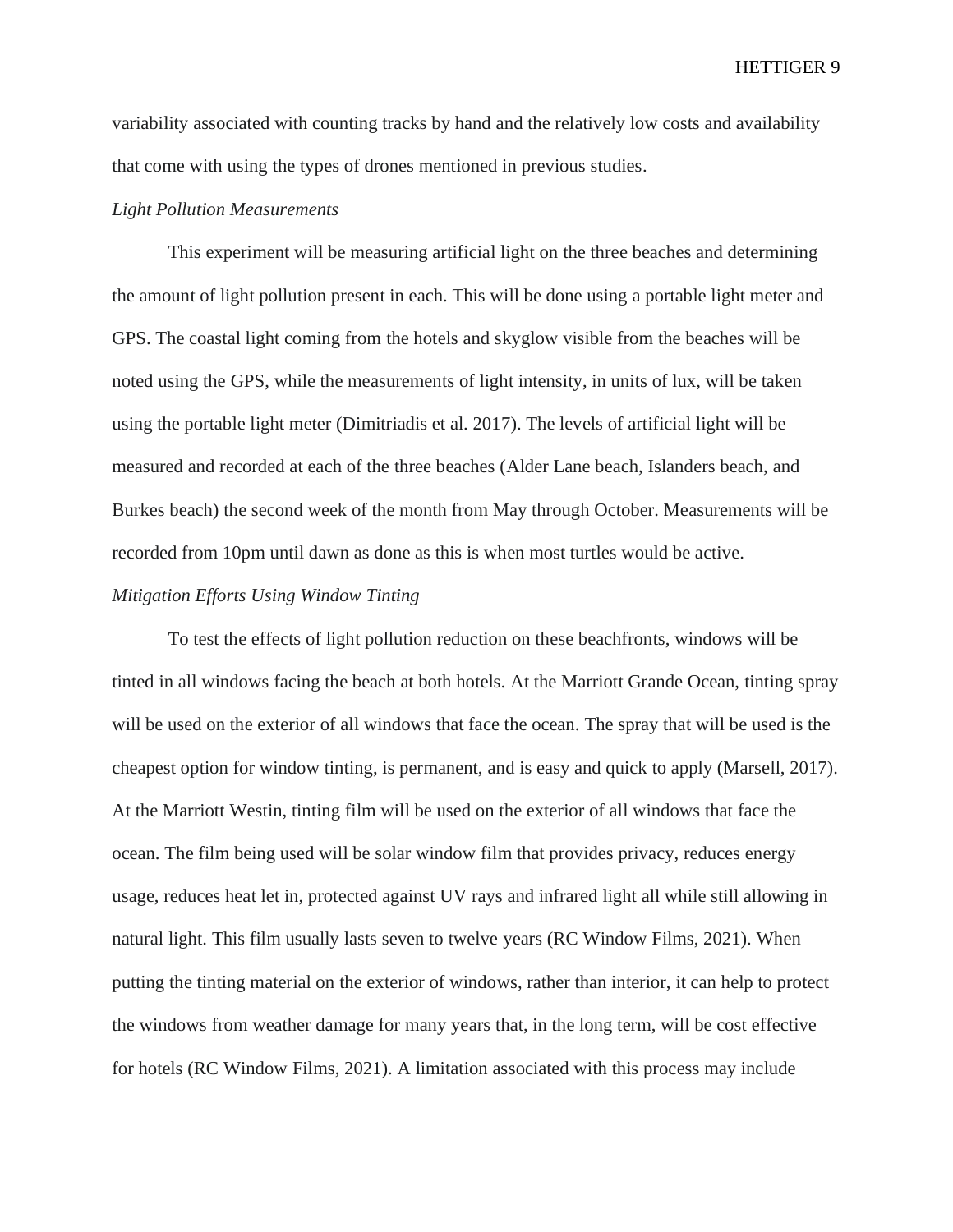variability within the installation process of window tinting. To account for the lowest levels of variability, the company being used to install these window tintings will be asked to use the same people each day and each will be assigned a section of windows to oversee the application of tinting so variability can be controlled by the section of the hotel.

By implementing spray and film, it examines if both types of exterior window tinting are effective in dampening the effects of light pollution. This can fill a current gap in research because no current studies have examined the effects of these two types of exterior tinting at hotels to determine how it affects sea turtle disorientation. Determining the effectiveness of these two types of window tinting can establish how it should be used on hotels and housing all along the beachfronts in Hilton Head Island-not just at these two hotels. This method, if successful, could also be used at hotels globally that are on beachfronts as well as any other establishments built on beaches. The hotels would not be responsible for the expenses as part of taking part in the experiment. All the rooms and windows would be properly prepared prior to May 1 to ensure the experiment can start when nesting season begins.

After installation of the window tinting at the two hotels and beginning the second week of May, light pollution levels will be taken in the same way as they were taken previously, during the second week of the month from May through October from 10pm until dawn. The data will be measured and recorded and then compared to the sea turtle hatchling track patterns and disorientation levels to determine the effect of reduced artificial light on turtle disorientation (Figure 5).

#### *Statistical Analysis*

To summarize, the information collected from the amounts of light pollution along with the sea turtle tracks and levels of disorientation will be compared (Figure 5). As seen in a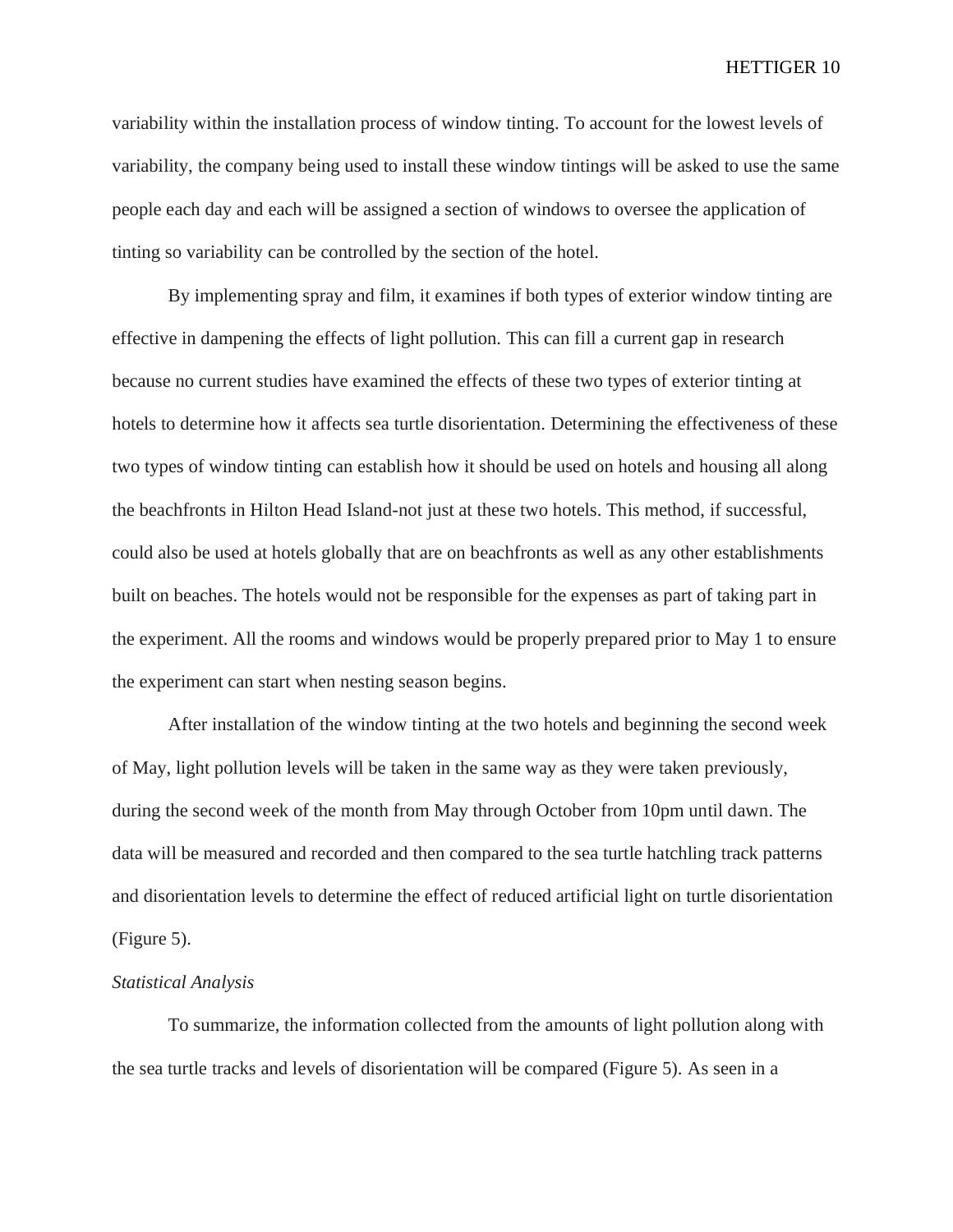previous study, the relationship between light pollution and stray tracks of sea turtle hatchlings will be assessed (Dimitriadis et al. 2017). Photographs taken from the drones shown with the analyzed data from ImageJ will also be provided to aid the experiment (Figures 3 and 4). All the data will be compared to the control on Burkes beach in a table to determine if both methods are effective or could be used more globally moving forward. The results of the study will help further mitigation efforts of light pollution on sea turtles on Hilton Head Island in the future.

# **Expected Outcomes**

It is expected that by tinting windows in hotel rooms facing beaches, less artificial light will be reflected onto the beach, thus less sea turtle hatchlings will become disoriented while trying to find the sea. The hatchling will be able to find the ocean using visual cues from the moon which can in turn increase the population of Loggerhead sea turtles. It is also expected that the public will support the proposed changes and will be willing to help pay for these mitigation efforts if their beach experiences are not tainted (Sayan et al. 2011).

#### *Previous Studies*

This experiment is the first of its kind in using window tinting spray and window tinting film on exterior windows on beachfront hotels to dampen the effects of light pollution. Past studies have shown a multitude of different methods used to mitigate the effects of light pollution. Some previous studies looked at the effects of sodium lighting and different colored lights including yellow, orange, and red. Low pressure sodium lamps emitting yellow wavelengths have been found to not disorient sea turtles like regular lights do (Harder, 2002). The turtles were not distracted by light at this wavelength thus it could be useful in spots where light is easily seen on beaches. But this would only be useful for sea turtles as it was determined that other animals were still distracted and disoriented by this light. On the other hand, it has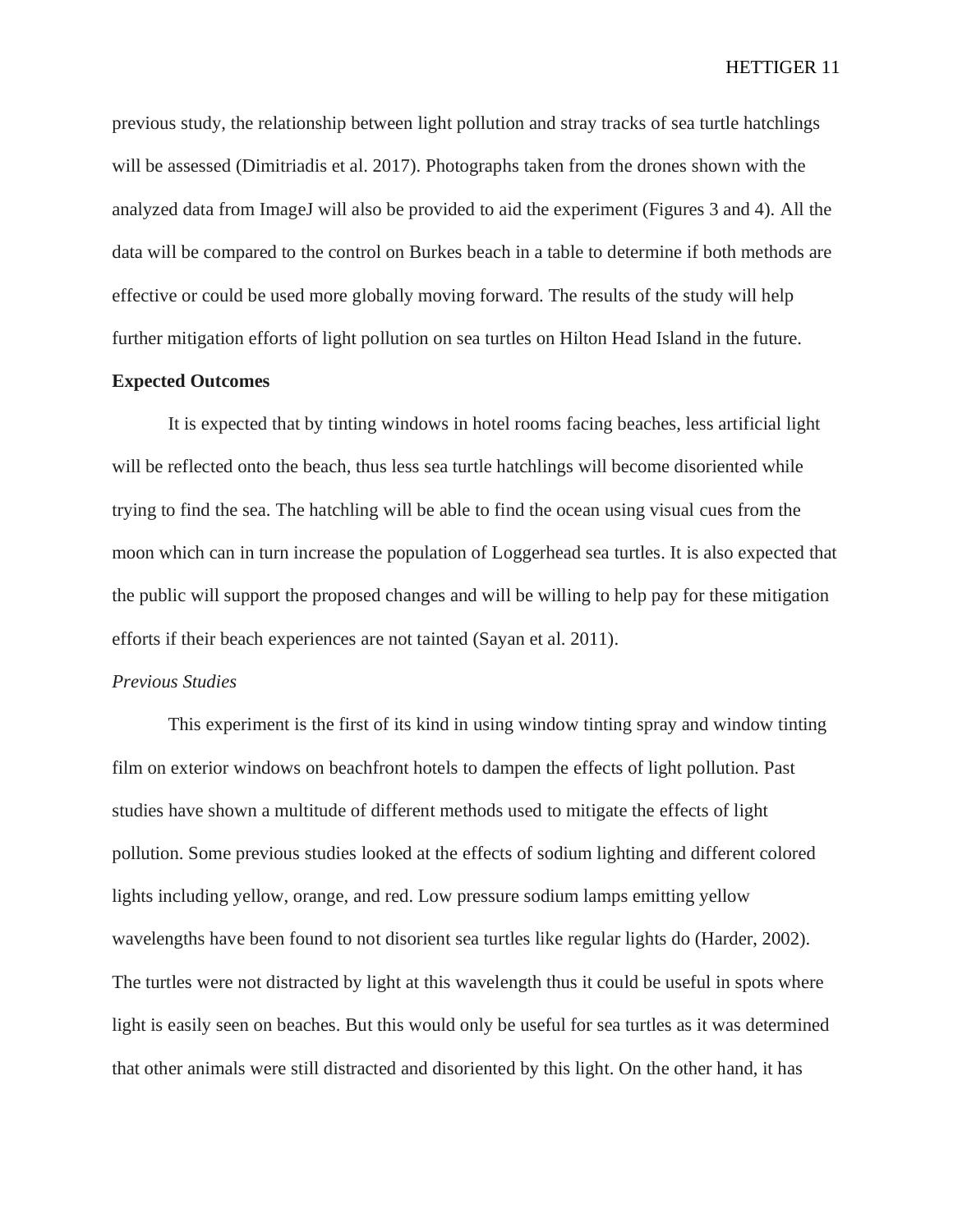been found that yellow and orange lights disoriented nesting female Loggerhead sea turtles and disrupted their ability to find the sea. It was also found that red light neither hurt nor helped the nesting sea turtles (Silva et al. 2017). It would then be worth testing this hypothesis about yellow lights in another study area to determine definitive results regarding its effectiveness. It can be expected that this is not the most effective method in trying to mitigate the effects of artificial light on sea turtles, while instead, window tinting at major hotels along beaches is expected to be more effective.

Another mitigation effort tried the use of informational pamphlets in hotels to educate guests about the effects of light pollution on sea turtles. This method was found to be ineffective as many guests found the approach to be nonpersonal. Due to this fact, they did not pay attention to the pamphlet or its content no matter how important it was. Those who did look at the pamphlet felt no personal connection to the material and believed there was no difference they could make in the short time they were visiting (Mascovich et al. 2018). Overall, it was determined that informational pamphlets about light pollution and sea turtles are relatively ineffective, whereas adding exterior window tinting at hotels prevents the guests from having to act themselves each night to prevent light from potentially disorienting sea turtle hatchlings.

The information and results from previous studies further justify why window tinting can be an effective method for mitigating the effects of light pollution on sea turtle hatchlings. While studies did result in minor changes, it can be expected that the tinting will make the largest and longest lasting impact on these animals with the least amount of human interaction. This can be expected because the tinting will be able to block a major source of artificial light on beaches while also being cost effective. Exterior film tinting would be expected to last for 7-12 years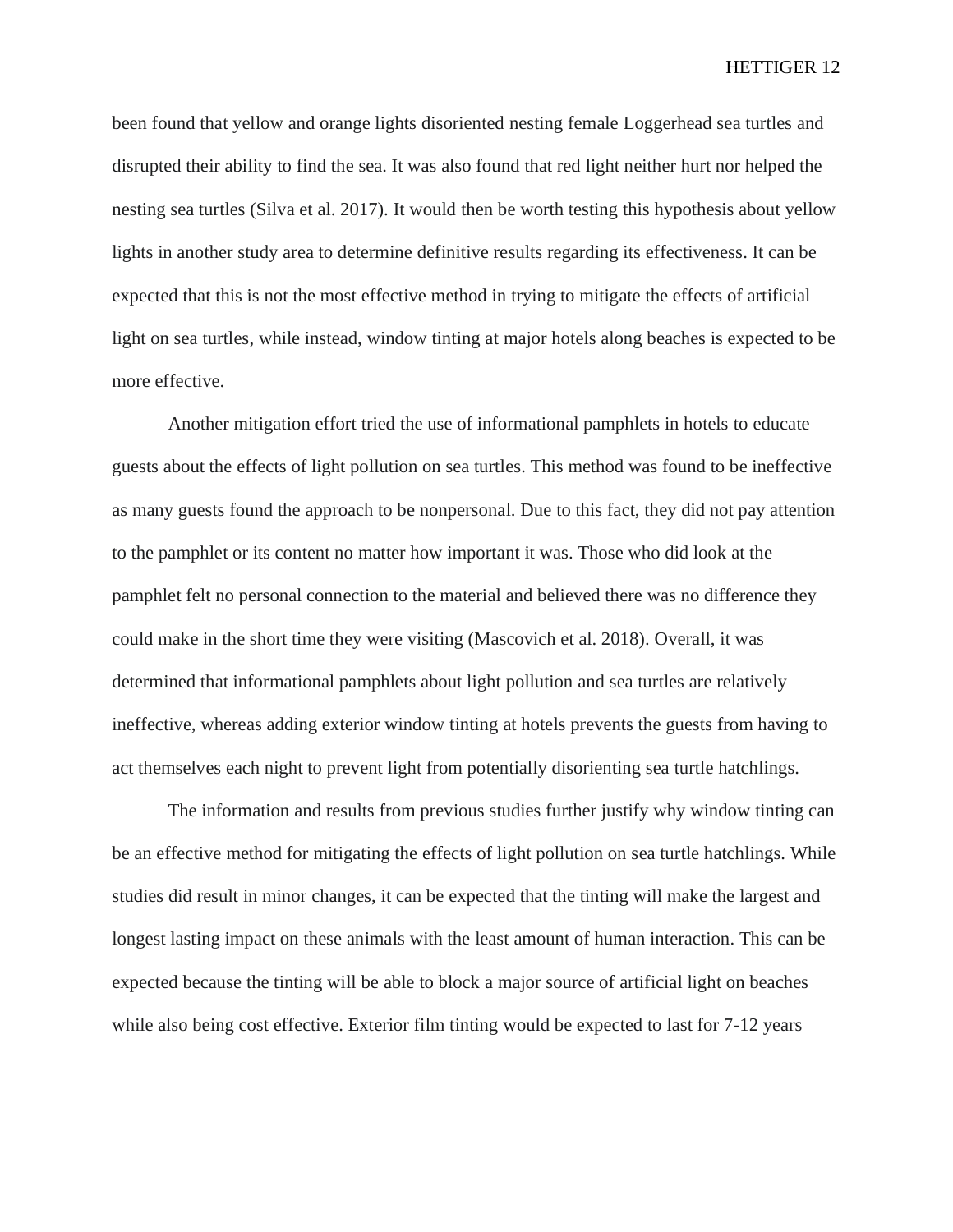while exterior spray tinting is permanent, making these solutions long term (Marsell 2017, El Kacemi).

#### **Conclusions**

Results would show disorientation of loggerhead sea turtle hatchlings is expected to decrease following the addition of tinting material to the windows at hotel beachfronts. This would then create better opportunities for the hatchlings to successfully find the sea after hatching. By decreasing the amount of artificial light on beachfronts, the success of sea turtle hatchlings finding the sea will increase so the population of sea turtles is expected to increase. This could, in turn, help move Loggerhead sea turtles, and eventually other species of sea turtles, off the endangered species list. As the number of Loggerhead sea turtles increases, their ability to maintain the health of coral reefs and seagrass beds, rework and maintain ocean floor sediment balance, create habitats for other plants and animals, and exchange energy within and between ecosystems increases (Lovich et al. 2018, Bouchard and Bjorndal 2000).

# *Future Research and Possible Solutions*

How can the results of this study and work of other studies bring ideas for future research within this area? Assuming the success of this study, future studies could apply the same principle of light shielding at hotels. This could even go as far as homes and other establishments along beaches. A future study could look at the effects of the same window tinting on sea turtle nesting rather than hatching. It has been shown that artificial light and light pollution affect female sea turtles while coming to shore for nesting (Silva et al. 2017). It can be assumed that the same light shielding at hotels used to mitigate effects on hatchlings can be successful in this way. As mentioned previously, another future study could include mitigating the effects of light pollution from outdoor restaurants and event areas along beaches, particularly from hotels on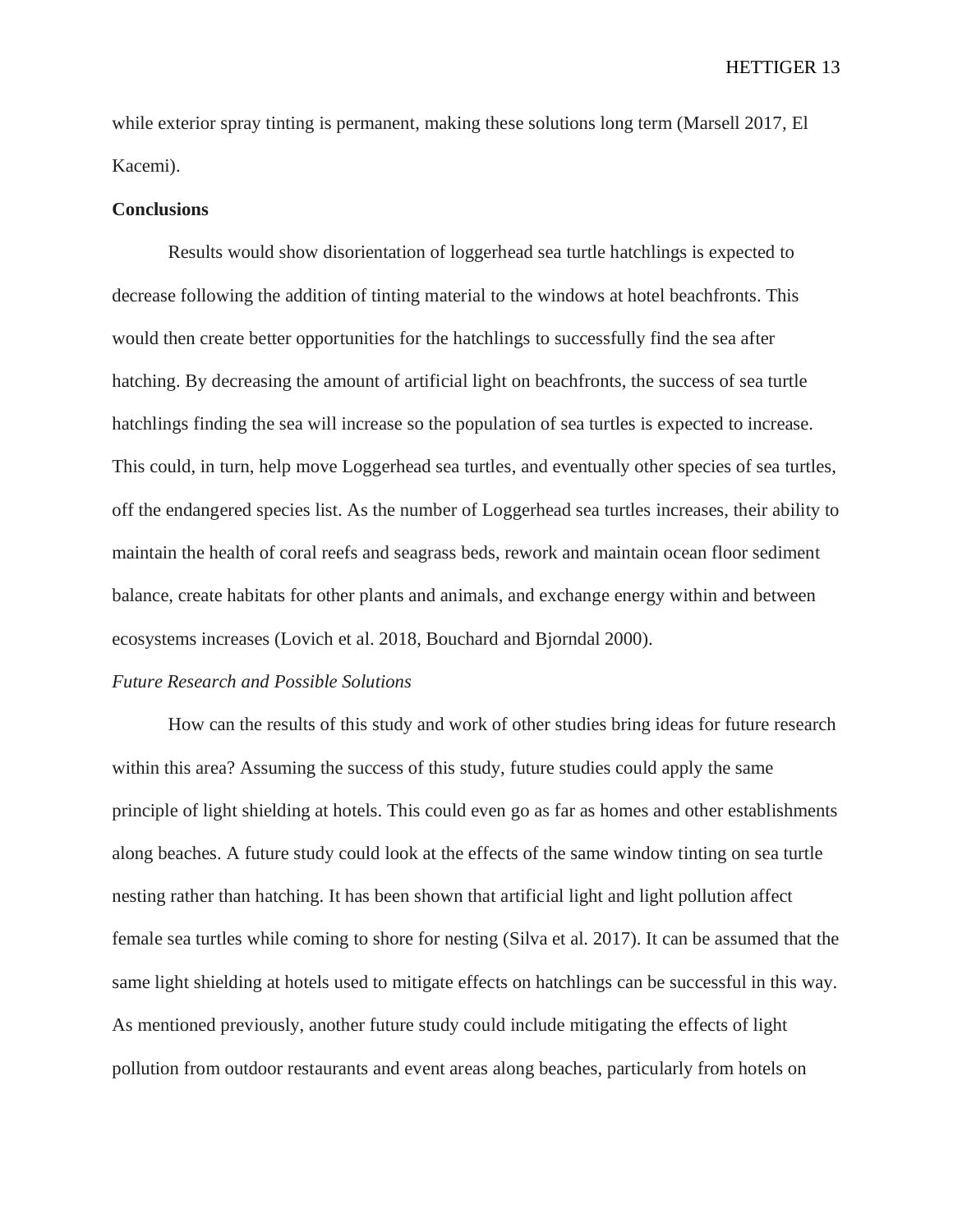these beachfronts (Knowles et al. 2009, Lake & Eckert 2009). This could be done using the same window tinting method from this study, or other avenues could be assessed to find the right solution for that area.

There is some research regarding migration patterns of adult Loggerhead sea turtles in South Carolina moving both north and south along shorelines (Plotkin and Spotila 2010). But it was unknown why some migrated north, rather than south like most of their counterparts. That brings about questions of how these turtles are genetically different and what role that plays in these migration patterns. With this, researchers propose that conservation efforts and plans of protection for the creatures should span to these more northern areas, as these migration patterns are not often recognized (Plotkin and Spotila 2010). The success rate of sea turtle hatchlings following their successful journey to the sea could also be assessed with more reliable methods of tracking. This could mean tracking the turtle after hatching in its first couple years of life using something other than a tag on its shell as that was proven to have multiple drawbacks and unaccounted complications (Abalo-Morla et al. 2018). This could provide quantitative results of how many hatchlings survive and what types of migration patterns they take following their hatching. There is very little known about sea turtle hatchling migration patterns, however, as the first study to be done using trackers on shells of hatchlings was conducted in 2018. Other factors are known to affect sea turtle hatchling success in making it to the sea. These include the amount of debris found on beaches ranging from cigarette butts to straws to plastic fragments and the natural environment and landscape of nesting beaches meaning the presence or absence of dunes, other beach vegetation, or other obstacles (Ivar et al. 2011).

The effects of lighting on beaches with different wavelengths and how that contributes to disorientation of sea turtle hatchlings could also be investigated further (Simoes et al. 2017).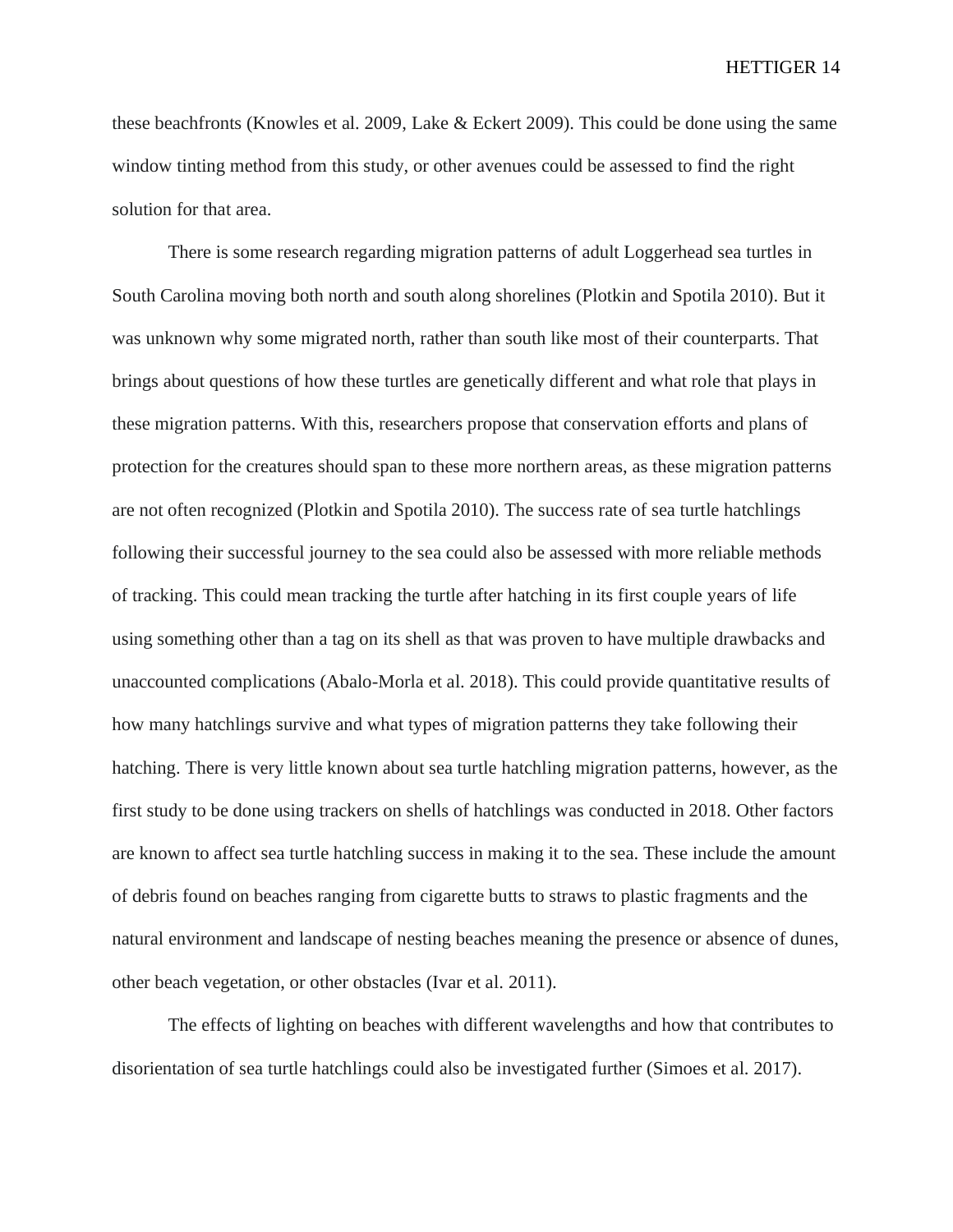Further research could be done pertaining to the use of drones to gather tracking information, but instead of for sea turtles, other endangered species. The method is very low cost and requires very little work to be done by humans compared to manually counting like in other studies. This method has a potential for very promising use on a large scale, thus it could be used for many other types of marine species and endangered species from many different areas. All these proposed future studies could be tested in conjunction with the proposed light shielding or window tinting to compare rates of success. Looking at mitigating these factors, and in particular artificial light, can help determine what further steps can or need to be taken to increase the sea turtle population survival.

It has been shown that once tourists and beach goers are aware of the ongoing problems facing sea turtles and how mitigation efforts could be put in place to combat them, they were more willing to pay for conservation efforts. Through the use of questionnaires in Turkey, researchers have been able to assess the knowledge tourists have about the connection between tourism and sea turtles. The same group of tourists in Turkey were sent a follow up survey regarding their willingness to pay for conservation efforts on beaches (Sayan et al. 2011). This is just one example of humans being willing to take the steps to affect change for sea turtles. Further studies could assess this same willingness in different countries and on different beachfronts to help justify immediate and long-term mitigation efforts. But these studies showed that there is a very strong correlation between tourism and conservation efforts, so the willingness of humans to pay for mitigation efforts is a step in the right direction toward change.

A connection between ecotourism and conservation efforts regarding sea turtles has also been identified. Ecotourism in this context is tourism but the tourists have a special interest in learning about the species, area, and efforts to help conserve their habitats. In Tortuguero, Costa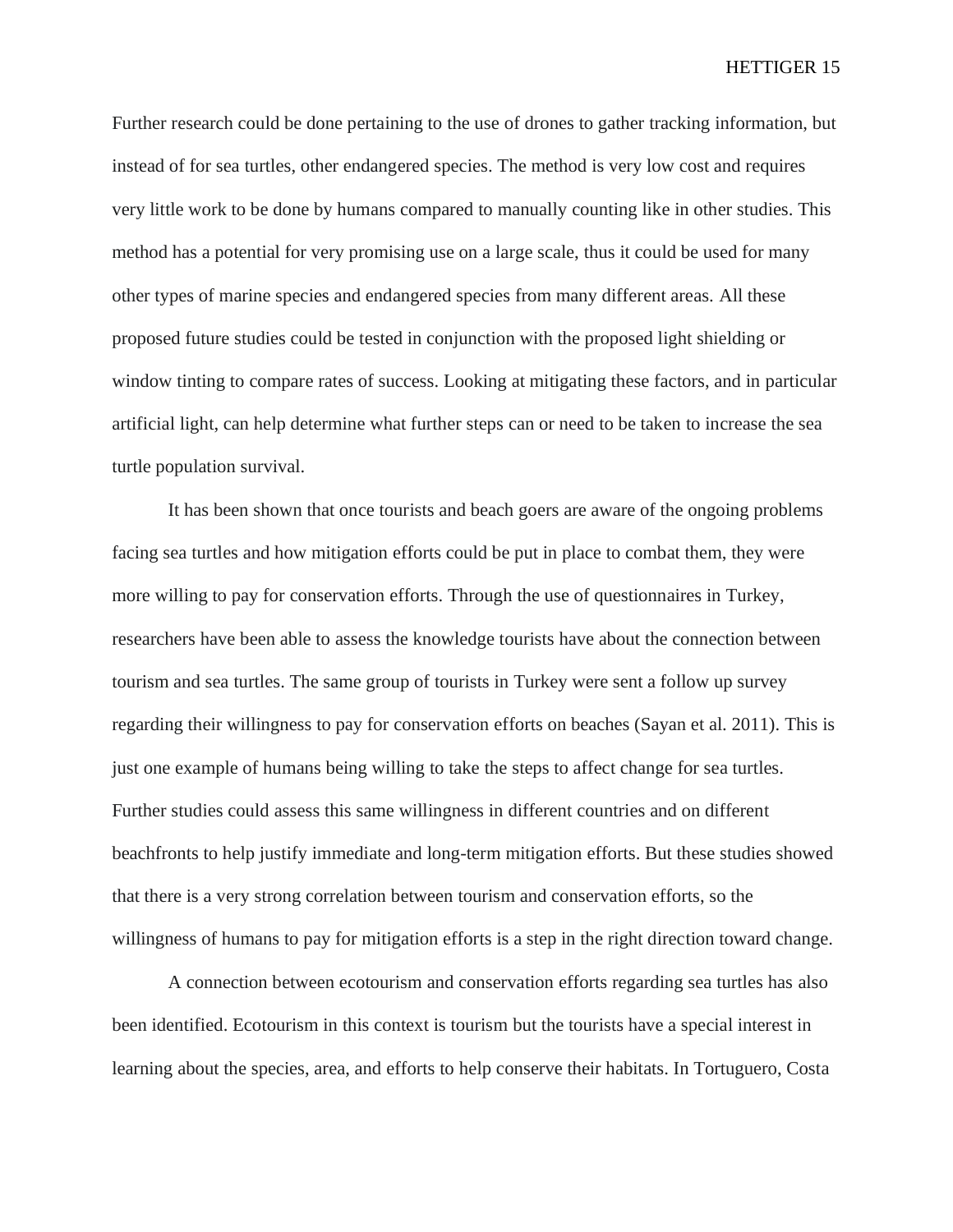Rica, ecotourists were concerned with conserving the beaches to ensure sea turtle nesting and hatching success. They were also willing to pay for things like admission to the park, packets, and more when the money goes toward sea turtle conservation on the beach they are visiting (Meletis et al. 2010). As in Turkey, this shows the important relationship between sea turtle conservation efforts and tourism.

While it is important that humans are willing to contribute and pay for conservation efforts, the effects of light pollution on sea turtles can be extremely costly. It has been estimated that around 1,800 sea turtles in the Caribbean alone have been lost due to light pollution in the past two decades, with numbers rising in recent years (Brei et al. 2016). Based on money spent on raising sea turtles in captivity, it is estimated that \$288 million would be spent on conservation efforts to combat this loss of sea turtles from light pollution. This number was found based on the spending amount for each sea turtle if the egg were brought into captivity and the sea turtle was released into the wild later in their life cycle (Brei et al. 2016). By raising the sea turtle in captivity, it eliminates the effects of light pollution and thus increases survival rates, which is particularly useful for sea turtles as most species are already endangered (Brei et al. 2016). Although studies have shown humans are willing to contribute money for conservation, with estimates of how much money needs to be spent in the Caribbean alone, it can be assumed that conservation efforts against light pollution will cost humans large amounts of money if behaviors are not changed. All of these are possible solutions that can be implemented to lower the effects of light pollution on sea turtles and in turn increase their population over time, moving them off the endangered species list.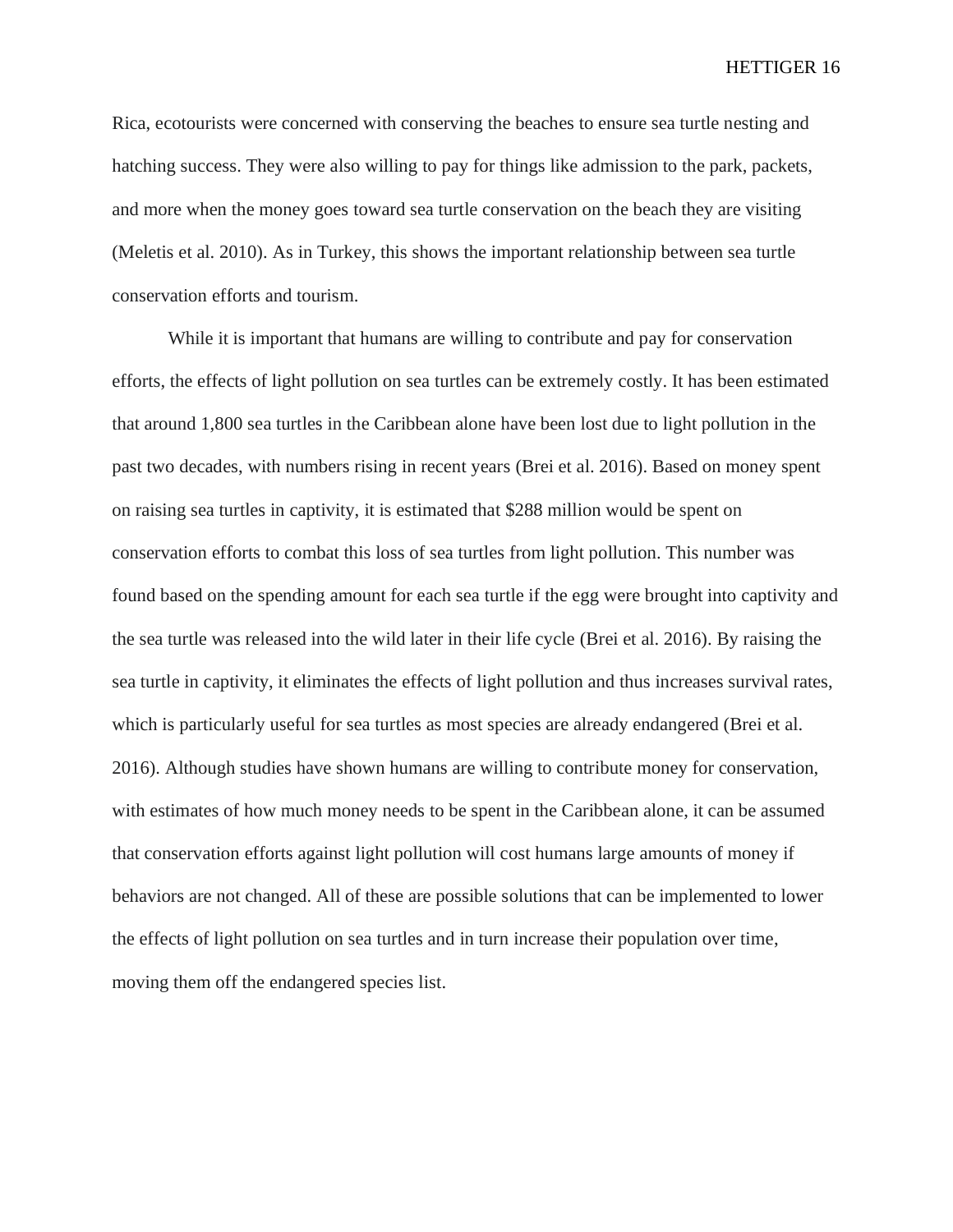# **Works Cited**

Abalo-Morla S, Marco A, Tomas J, Revuelta O, Abella E, Marco V, Crespo-Picazo J, Fernandez C, Valdes F, Arroyo M, Montero S, Vazquez C, Eymar J, Esteban J, Pelegri J, Belda E. 2018. Survival and Dispersal Routes of Head-Started Loggerhead Sea Turtle (*Caretta caretta*) Post-Hatchlings in the Mediterranean Sea. Marine Bio [online]. [cited 2021 Nov 1]; 165(3): 1-17. Available from: EBSCOhost Academic Search Complete.

Animals: Loggerhead Sea Turtles. [Internet]. Last Updated: 2021. National Geographic; [2021 Nov 1]. Available from: https://www.nationalgeographic.com/animals/reptiles/facts/loggerheadsea-turtle.

Arianoutsou M. 1998. Assessing the Impacts of Human Activities on Nesting of Loggerhead Sea-turtles (*Caretta* L.) on Zakynthos Island, Western Greece. Environ Conservation [online]. [cited 2021 Nov 1]; 15(4): 327-334. Available from: JSTOR Sustainability.

Biddiscombe S, Smith E, Hawkes L. 2020. A Global Analysis of Anthropological Development of Marine Turtle Nesting Beaches. Rem Sense [online]. [cited 2021 Nov 1]; 12(9): 1492. Available from: EBSCOhost Academic Search Complete.

Bouchard SS, Bjorndal KA. 2000. Sea Turtles as Biological Transporters of Nutrients and Energy from Marine to Terrestrial Ecosystems. Ecology [online]. [cited 2021 Nov 1]; 81(8): 2305-2313. Available from: EBSCOhost Academic Search Complete.

Brei M, Perez-Barahona A, Strobl E. 2016. Environmental Pollution and Biodiversity: Light Pollution and Sea Turtles in the Caribbean. Journal of Envir Econ and Manage [online]. [cited 2021 Nov 1]; 77(2016): 95-116. Available from: SD College Edition Journals Collection - Social and Behavioral Sciences.

Bourgeois S, Gilot-Fromont E, Viallefont A, Boussamba F, Deem S. 2009. Influence of Artificial Lights, Logs and Erosion on Leatherback Sea Turtle Hatchling Orientation at Pongara National Park, Gabon. Bio Conservation [online]. [cited 2021 Nov 1]; 142 (2009): 85-93. Available from: SD College Edition Journals Collection - Health and Life Sciences.

Burkes Beach Hilton Head. [Internet]. Last Updated: 2021. Vacation Homes of Hilton Head; [2021 Nov 1]. Available from: https://www.vacationhomesofhiltonhead.com/burkes-beach.

DHA. Activists Begin "Life Watch" for Turkey's Loggerhead Sea Turtles. [Internet]. 2021 June. Daily Sabah; [2021 Nov 1]. Available from: https://www.dailysabah.com/turkey/activists-beginlife-watch-for-turkeys-loggerhead-sea-turtles/news.

Dimitriadis C, Fournari-Konstantinidu I, Sourbes L, Koutsoubas D, Mazaris AD. 2017. Reduction of Sea Turtle Population Recruitment Caused by Nightlight: Evidence from the Mediterranean Region. Ocean and Coast Manage [online]. [cited 2021 Nov 1]; 153(2017): 108- 115. Available from: SD College Edition Journals Collection - Health and Life Sciences.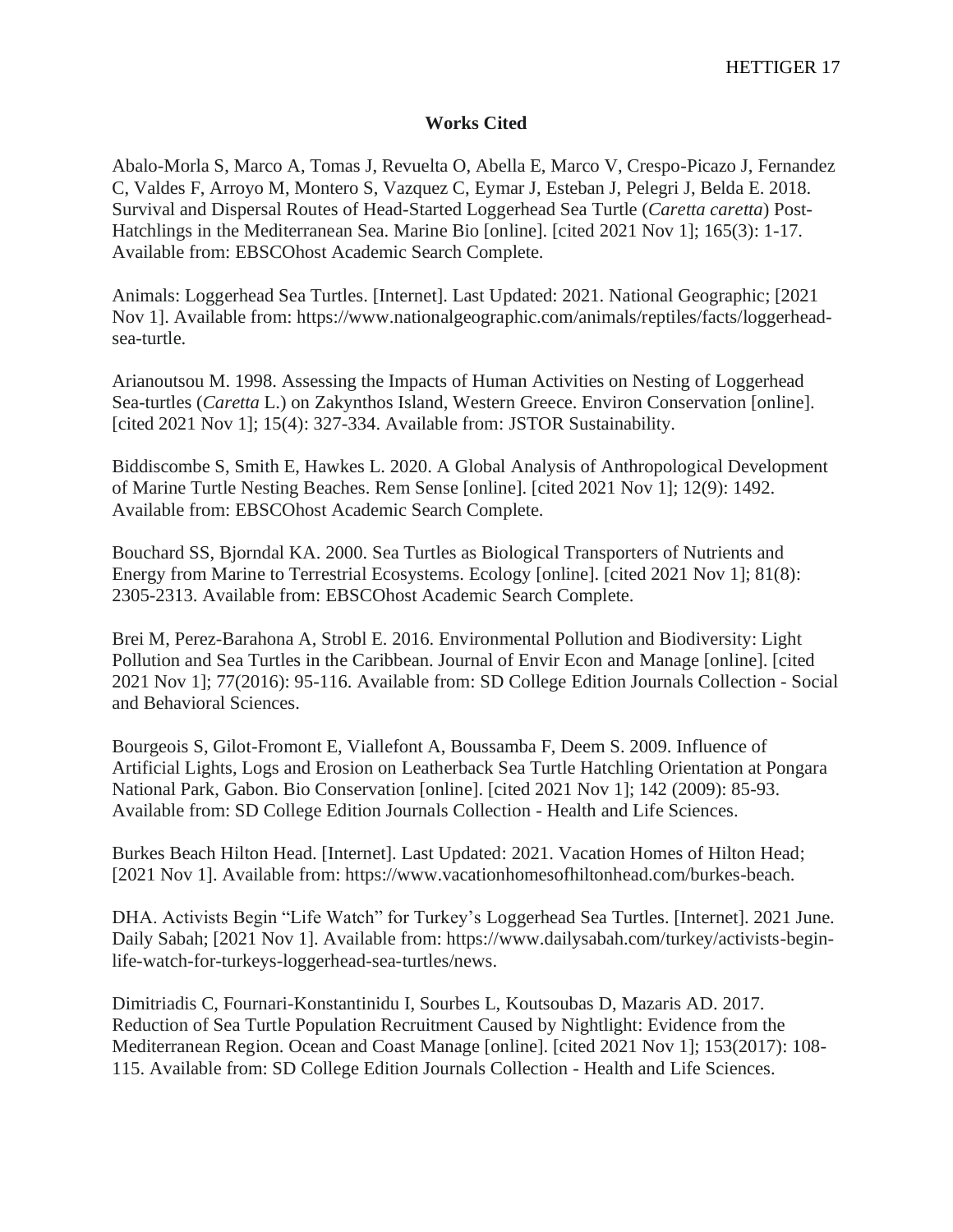Echols A. Help for Hatchlings on the Beach. [Internet]. 2013 Aug. Air Force; [2021 Nov 1]. Available from: https://www.af.mil/News/Article-Display/Article/466994/help-for-hatchlingson-the-beach/.

El Kacemi M. Can You Put Window Film on the Outside? [Internet]. Last Updated: 2021. [2021 Nov 1]. Available from: https://www.rcwindowfilms.com/exterior-window-films/.

Fuentes M, Gredzens C, Bateman B, Boettcher R, Ceriani S, Godfrey M, Helmers D, Ingram D, Kamrowski R, Pate M, Pressey R, Radeloff V. 2016. Conservation Hotspots for Marine Turtle Nesting in the United States Based on Coastal Development. Eco App [online]. [cited 2021 Nov 1]; 26(8): 2708-2719. Available from: JSTOR Sustainability.

Harder B. 2002. Deprived of Darkness. Science News [online]. [cited 2021 Nov 1]; 161(16): 248-249. Available from: EBSCOhost Academic Search Complete.

Hilton Head Island Hotel | The Westin Resort. [Internet]. Last Updated: 2021. Marriott; [2021 Nov 1]. Available from: https://www.marriott.com/hotels/travel/hhhwi-the-westin-hilton-headisland-resort-and-spa/.

Hilton Head Insider. Sea Turtles on Hilton Head Island. [Internet]. 2018. Hilton Head Island-Bluffton Chamber of Commerce & Visitor and Convention Bureau; [2021 Nov 1]. Available from: https://www.hiltonheadisland.org/island-time/outdoor/hilton-head-island-sea-turtles.

Ivar do Sul J, Santos I, Friedrich A, Matthiensen A, Fillmann G. 2011. Plastic Pollution at a Sea Turtle Conservation Area in NE Brazil: Contrasting Developed and Undeveloped Beaches. Estuary and Coast [online]. [cited 2021 Nov 1]; 34(4): 814-823. Available from: EBSCOhost Environment Complete.

Knowles J, Eckert K, Horrocks J. 2009. In The Spotlight: An Assessment of Beachfront Lighting at Four Hotels in Barbados, with Recommendations for Reducing Threats to Sea Turtles. WIDECAST [online]. [cited 2021 Nov 1]; (12): 128. Available from: Google Scholar.

Lake K, Eckert K. 2009. Reducing Light Pollution in a Tourism-Based Economy, With Recommendations for a National Lighting Ordinance. WIDECAST [online]. [cited 2021 Nov 1]; (11): 65. Available from: Google Scholar.

Lovich JE, Ennen JR, Agha M, Whitfield Gibbons J. 2018. Where Have All the Sea Turtles Gone, and Why Does It Matter? BioScience [online]. [cited 2021 Nov 1]; 68(10): 771-781. Available from: Oxford Academic.

Marriott's Grande Ocean, Hilton Head Island - Updated 2021 Prices. [Internet]. Last Updated: 2021. Booking.com; [2021 Nov 1]. Available from: https://www.booking.com/hotel/us/mgrande-ocean-hilton-head-south-carolina.html.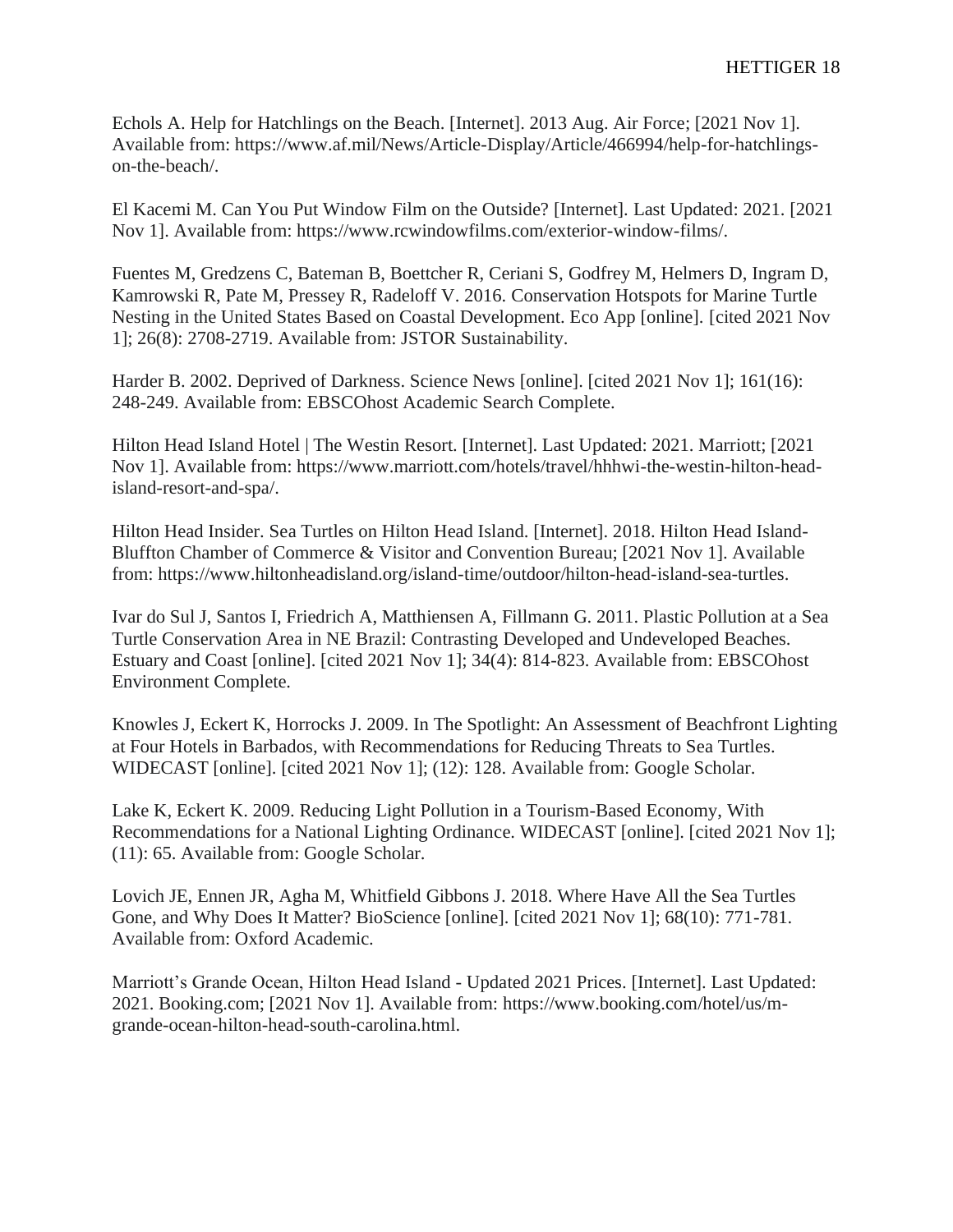Marsell T. What is the Difference Between Tint Spray and Tint Film for Windows? [Internet]. 2017 June 28. [2021 Nov 1]. Available from: https://www.teamacme.com/tints/what-is-thedifference-between-tint-spray-tint-film-for-windows/.

Mascovich KA, Larson LR, Andrews KM. 2018. Lights On, or Lights Off? Hotel Guests' Response to Nonpersonal Educational Outreach Designed to Protect Nesting Sea Turtles. Chel Cons and Bio [online]. [cited 2021 Nov 1]; 17(2): 206-215. Available from: EBSCOhost Academic Search Complete.

Meletis Z, Harrison E. 2010. Tourists and Turtles: Searching for a Balance in Tortuguero, Costa Rica. Conserve and Soc [online]. [cited 2021 Nov 1]; 8(1): 26-43. Available from: JSTOR Open Access Journals.

Plotkin P, Spotila J. 2010. Post-Nesting Migrations of Loggerhead Turtles Caretta caretta from Georgia, USA: Conservation Implications for a Genetically Distant Subpopulation. Oryx [online]. [cited 2021 Nov 1]; 36(4): 396-399. Available from: Cambridge Journals Open Access.

Pothukuchi K. 2021. City Light or Star Bright: A Review of Urban Light Pollution, Impacts, and Planning Implications. Jour of Plan Lit [online]. [cited 2021 Nov 1]; 36(2): 155-169. Available from: SAGE Journals.

Sayan S, Williams A, Johnson D, Unal O. 2011. A Pilot Study for Sustainable Tourism in the Coastal Zone of Antalya, Turkey Tourists, Turtles or Both? Journal of Coast Research, Spec Issue [online]. [cited 2021 Nov 1]; (64): 1806-1810. Available from: EBSCOhost Academic Search Complete.

Schofield G, Esteban N, Katselidis KA, Hays GC. 2019. Drone for Research on Sea Turtles and Other Marine Vertebrates - A Review. Bio Conservation [online]. [cited 2021 Nov 1]; 238. Available from: EBSCOhost Academic Search Complete.

Schofield G, Katselidis KA, Lilley MKS, Reina RD, Hays GC. 2017. Detecting Elusive Aspects of Wildlife Ecology Using Drones: New Insights on the Mating Dynamics and Operational Sex Ratios of Sea Turtles. Functional Eco [online]. [cited 2021 Nov 1]; 31: 2310-2319. Available from: EBSCOhost Academic Search Complete.

Sea Turtle Conservation Program. [Internet]. 2021. NSU Florida Halmos College of Arts and Science; [2021 Nov 1]. Available from: https://hcas.nova.edu/seaturtles/index.html.

Sea Turtle: Loggerhead Turtle. [Internet]. N.d. World Wildlife Fund; [2021 Nov 1]. Available from: https://www.worldwildlife.org/species/loggerhead-turtle.

Silva E, Marco A, Da Graca J, Perez H, Abella E, Patino-Martinez J, Martins S, Almeida C. 2017. Light Pollution Affects Nesting Behavior of Loggerhead Turtles and Predation Risk of Nests and Hatchlings. Journal of Photochem and Photobio, B: Bio [online]. [cited 2021 Nov 1]; 173 (2017): 240-249. Available from: SD College Edition Journals Collection - Health and Life Sciences.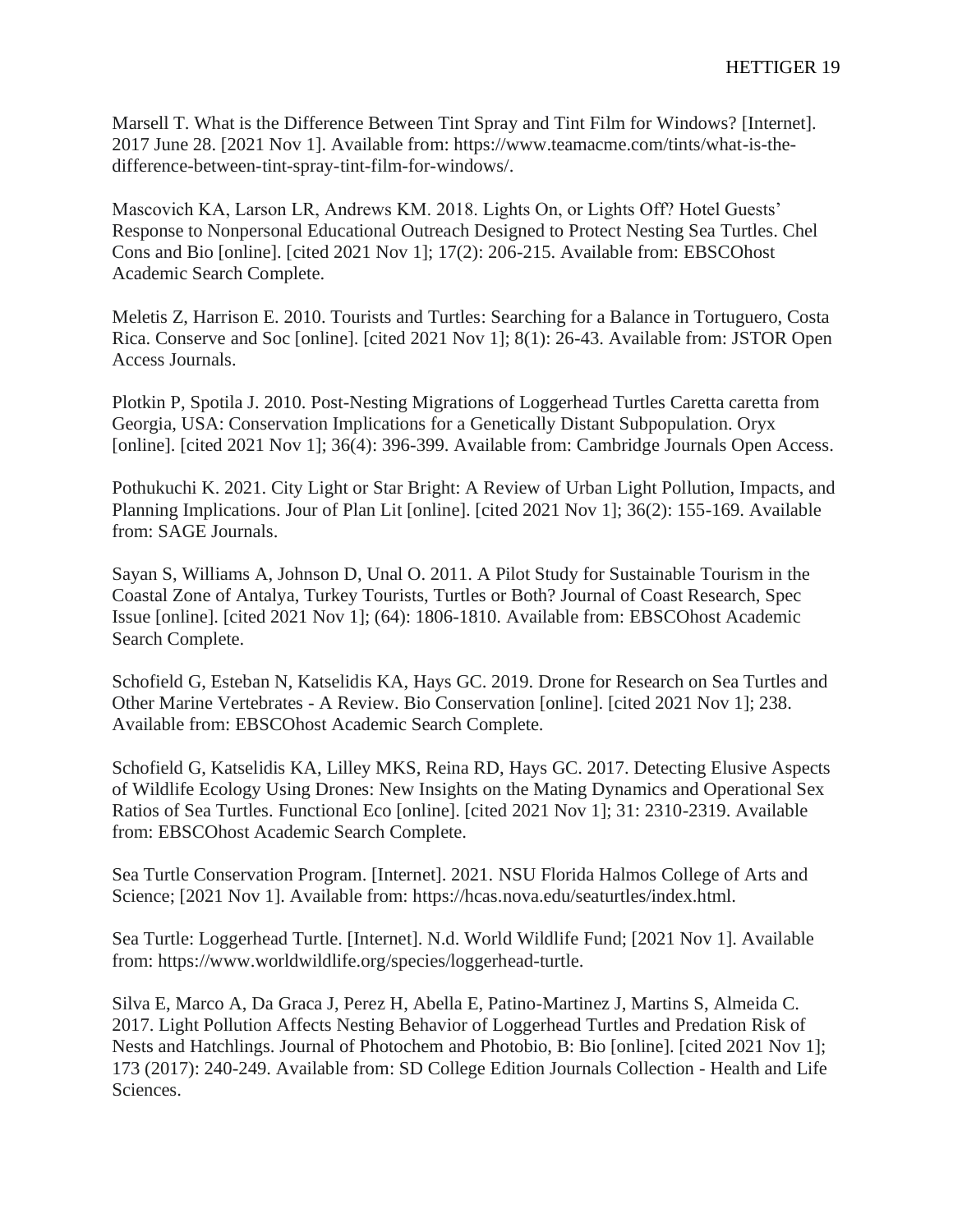Simões T, Candido da Silva A, de Melo Moura C. 2017. Influence of Artificial Lights on the Orientation of Hatchlings of *Eretmochelys Imbricata* in Pernambuco, Brazil. Zoology [online]. [cited 2021 Nov 1]; 34: 1-6. Available from: DOAJ Directory of Open Access Journals.

Taylor H, Cozens J. 2010. The Effects of Tourism, Beachfront Development, and Increased Light Pollution on Nesting Loggerhead Turtles *Caretta caretta* (Linnaeus, 1758) on Sal, Cape Verde Island. Zoology Cabo [online]. [cited 2021 Nov 1]; 1(2): 100-111. Available from: Google Scholar.

Terando AJ, Costanza J, Belyea C, Dunn RR, McKerrow A, Collazo JA. 2014. The Southern Megalopolis: Using the Past to Predict the Future of Urban Sprawl in the Southeast U.S. PLOS One [online]. [cited 2021 Nov 1]; 9(7): e102261. Available from: PLOS Journals.

Zheleva M. 2012. The Dark Side of Light. Light Pollution Kills Leatherback Turtle Hatchlings. BioDiscovery [online]. [cited 2021 Nov 1]; (3): 4. Available from: DOAJ Directory of Open Access Journals.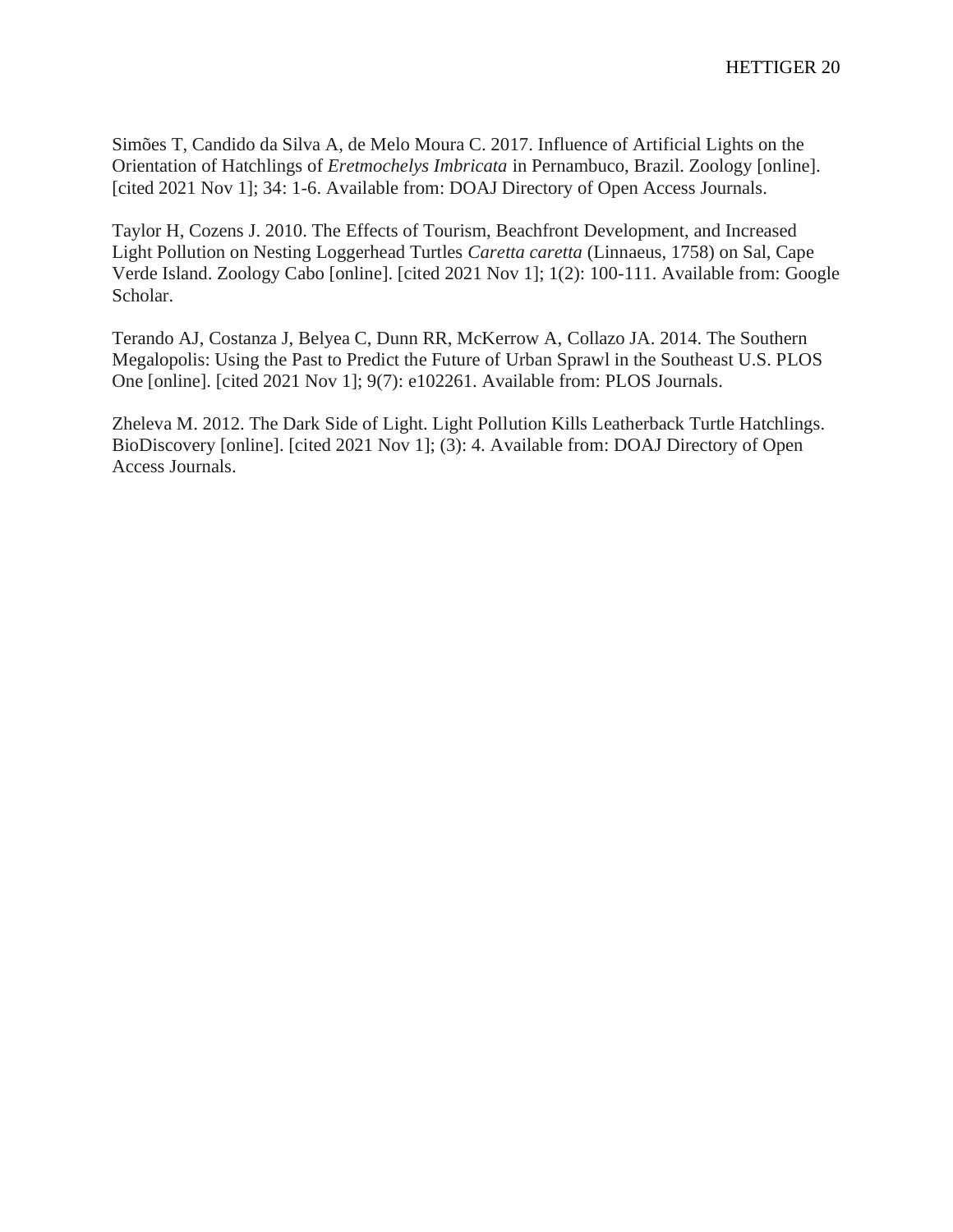# **Appendix**



**Figure 1.** Images showing *Caretta caretta* or better known as a Loggerhead sea turtle. (a) Image of an adult Loggerhead (DHA, 2021). (b) Image of a hatchling or juvenile Loggerhead (Echols, 2013).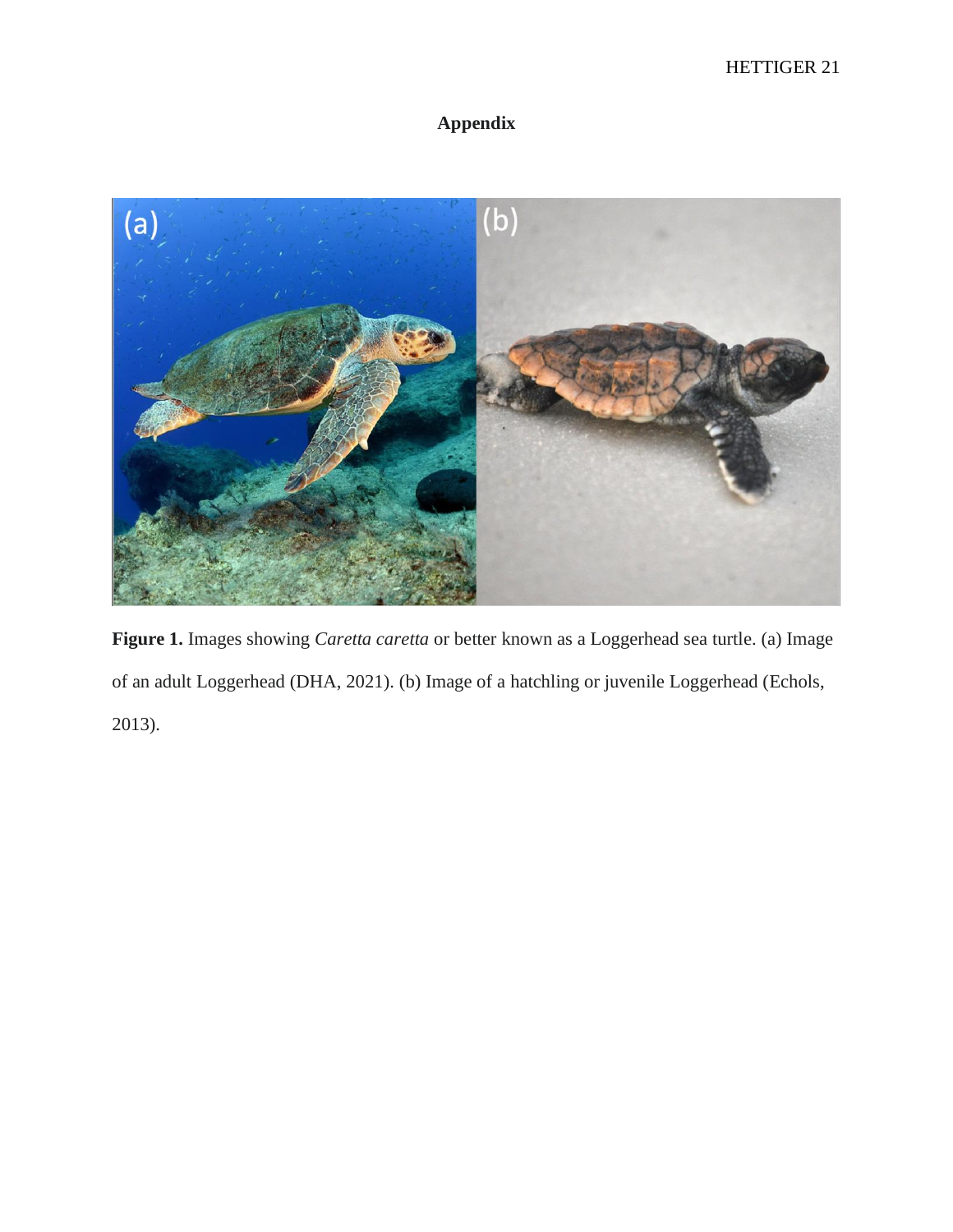

**Figure 2.** Images showing the beaches, along with the hotels, being studied on Hilton Head Island. (a) Image of Marriott Westin Hilton Head Resort and Spa on Islanders beach (Hilton Head Island Hotel…, 2021). (b) Image of the Marriott Grande Ocean Hotel on Alder Lane beach (Marriott's Grande Ocean…, 2021). (c) Image of Burkes beach, the control beach with no hotels (Burkes Beach Hilton Head, 2021).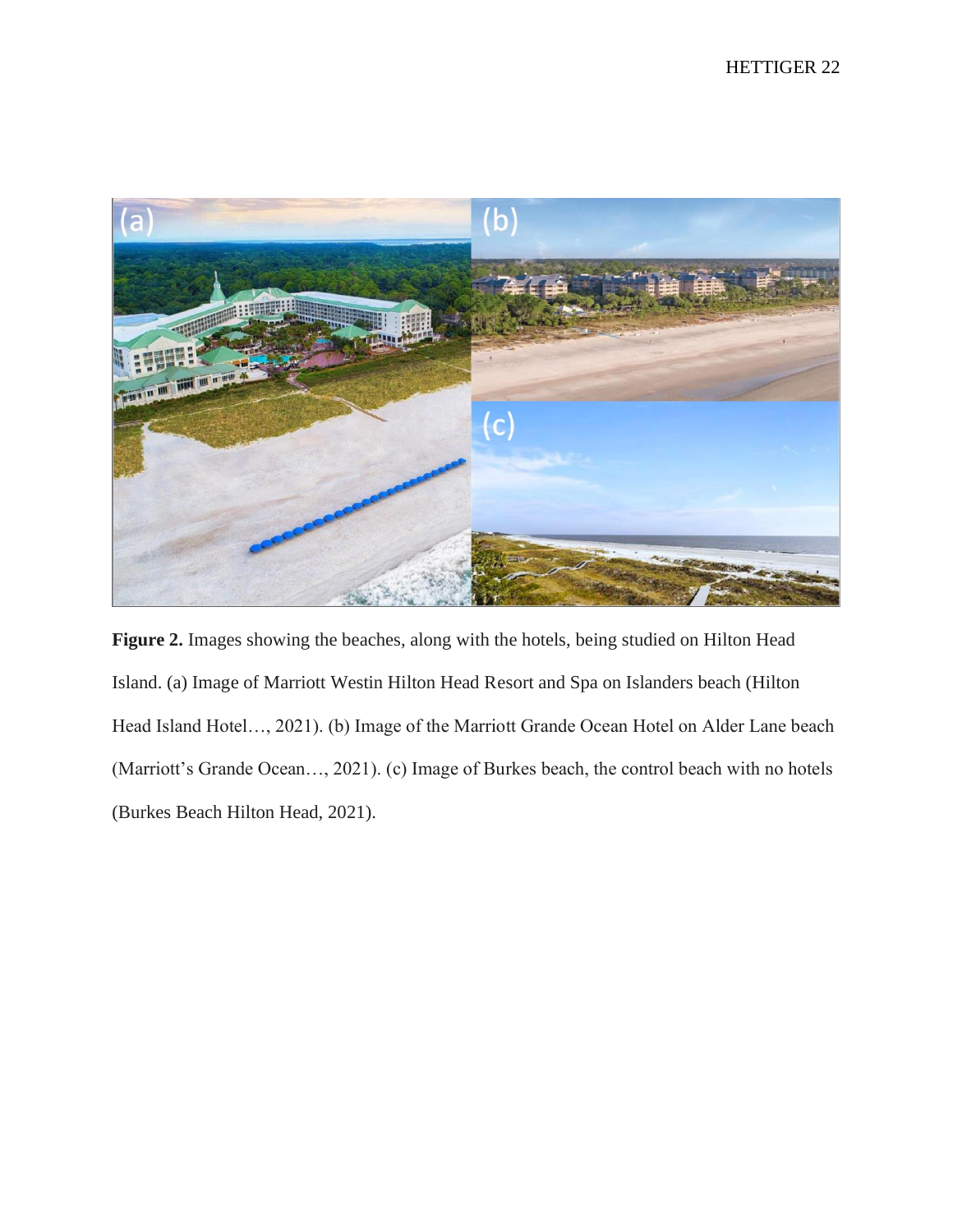

Figure 3. Images showing the use of drones to record sea turtles and use of ImageJ to analyze those photos. (a) Image of sea turtles in the ocean taken from a drone at 60m. (b) Zoomed image distinguishing a male sea turtle taken from a drone. (c) Image showing circled sea turtles helping to estimate population size. (d) Analysis of shape and measurements of sea turtles from image (c) using ImageJ. (Schofield et al., 2019)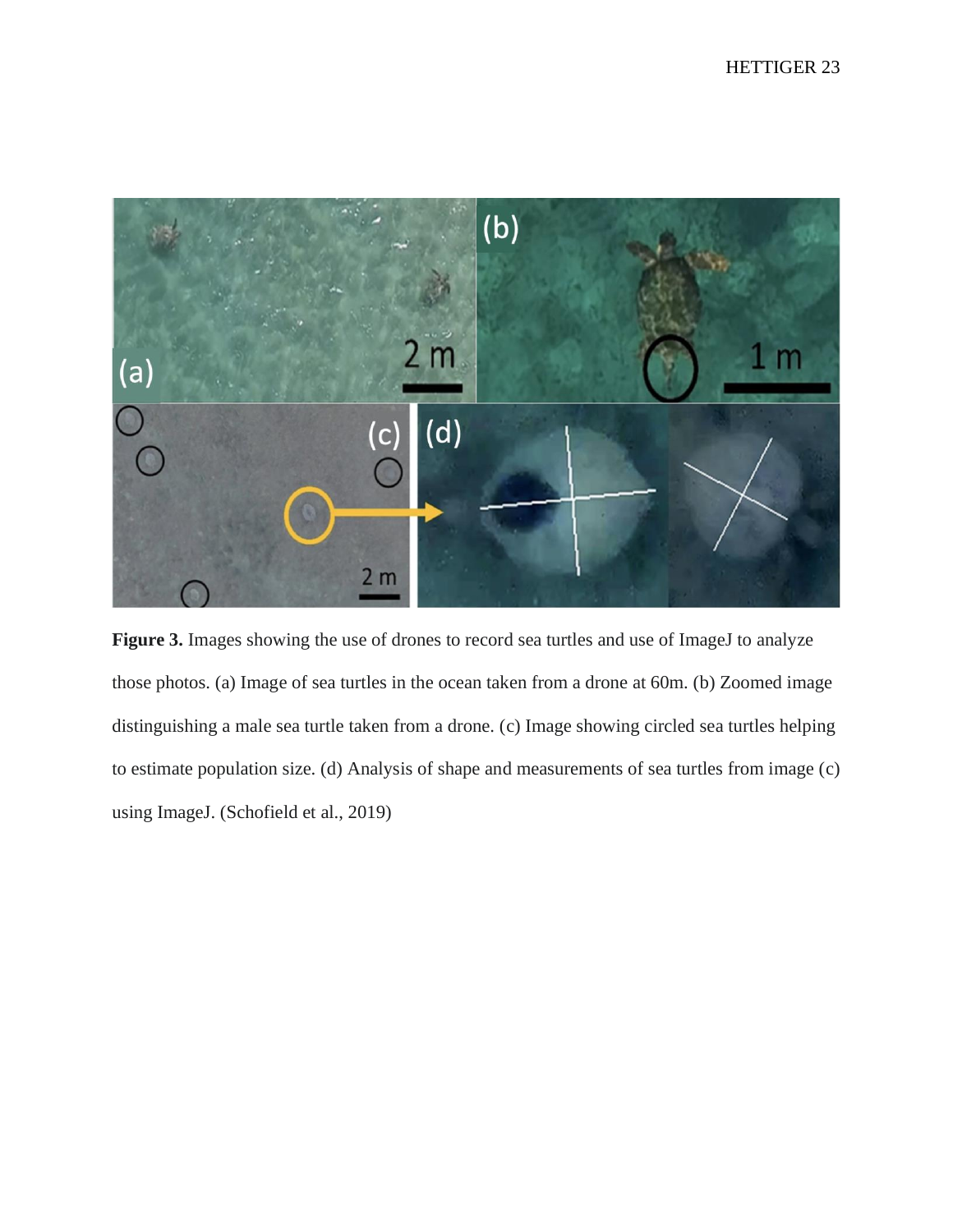

**Figure 4.** Images showing how drones can be used to identify sea turtles in the ocean. (a) Image showing the drone being used to track sea turtles in the ocean. (b) Image of sea turtles taken from the drone at 30m. (c) The zoomed image on the left is showing sea turtles taken from the drone and the image on the right is showing a computer recreation of the drone image showing the difference between an adult sea turtle (top) and hatchling (bottom). (d and e) The zoomed images on the left of both (d) and (e) are showing sea turtles taken from the drone and the images on the right are showing a computer recreation of the drone image showing the difference between male (d) and female (e) sea turtles. (Schofield et al., 2017)